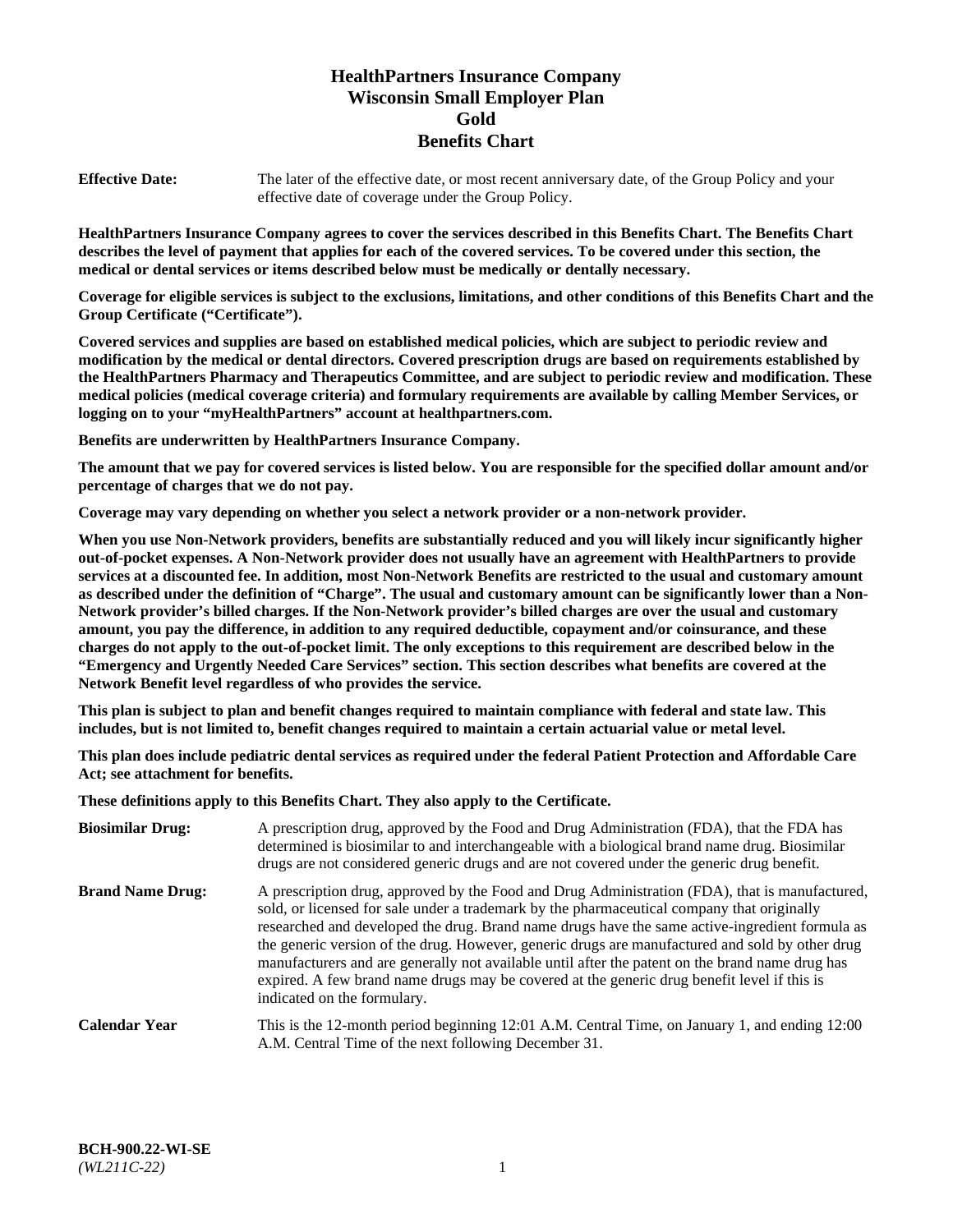| <b>Charge:</b> | For covered services delivered by a network provider, this is the provider's discounted fee for a<br>given medical/surgical service, procedure or item.                                                                                                                                                                                                                                                                                                                                                                                                                                                                                                                                                                 |
|----------------|-------------------------------------------------------------------------------------------------------------------------------------------------------------------------------------------------------------------------------------------------------------------------------------------------------------------------------------------------------------------------------------------------------------------------------------------------------------------------------------------------------------------------------------------------------------------------------------------------------------------------------------------------------------------------------------------------------------------------|
|                | For covered services delivered by non-network providers, a contracted rate may apply if such<br>arrangement is available to HealthPartners.                                                                                                                                                                                                                                                                                                                                                                                                                                                                                                                                                                             |
|                | For the usual and customary charge for covered services delivered by non-network providers, our<br>payment is calculated using one of the following options, depending on availability: 1) a<br>percentage of the Medicare fee schedule; 2) a comparable schedule if the service is not on the<br>Medicare fee schedule; or 3) a commercially reasonable rate for such service if a fee schedule is<br>not available.                                                                                                                                                                                                                                                                                                   |
|                | The usual and customary charge is the maximum amount allowed that we consider in the<br>calculation of the payment of charges incurred for certain covered services. You must pay for any<br>charges above the usual and customary charge, and they do not apply to the out-of-pocket limit.                                                                                                                                                                                                                                                                                                                                                                                                                            |
|                | A charge is incurred for covered ambulatory medical and surgical services, on the date the service<br>or item is provided. A charge is incurred for covered inpatient services, on the date of admission to<br>a hospital. To be covered, a charge must be incurred on or after your effective date and on or<br>before the termination date.                                                                                                                                                                                                                                                                                                                                                                           |
|                | Copayment/Coinsurance: The specified dollar amount, or percentage, of charges incurred for covered services, which we do<br>not pay, but which you must pay, each time you receive certain medical services, procedures or<br>items. Our payment for those covered services or items begins after the copayment or coinsurance<br>is satisfied. Covered services or items requiring a copayment or coinsurance are specified in this<br>Benefits Chart.                                                                                                                                                                                                                                                                 |
|                | For services provided by a network provider:<br>An amount which is listed as a flat dollar copayment is applied to a network provider's discounted<br>charge for a given service. However, if the network provider's discounted charge for a service or<br>item is less than the flat dollar copayment, you will pay the network provider's discounted charge.<br>An amount which is listed as a percentage of charges or coinsurance is based on the network<br>provider's discounted charges, calculated at the time the claim is processed, which may include an<br>agreed upon fee schedule rate for case rate or withhold arrangements.                                                                            |
|                | For services provided by a non-network provider:<br>Any copayment or coinsurance is applied to the lesser of the provider's charges or the usual and<br>customary charge for a service.                                                                                                                                                                                                                                                                                                                                                                                                                                                                                                                                 |
|                | A copayment or coinsurance is due at the time a service is provided, or when billed by the<br>provider. The copayment or coinsurance applicable for a scheduled visit with a HealthPartners<br>network provider will be collected for each visit, late cancellation and failed appointment.                                                                                                                                                                                                                                                                                                                                                                                                                             |
| Deductible:    | The specified dollar amount of charges incurred for covered services, which we do not pay, but an<br>enrollee or a family has to pay first in a calendar year. Our payment for those services or items<br>begins after the deductible is satisfied. For network providers, the amount of the charges that apply<br>to the deductible are based on the network provider's discounted charges, calculated at the time<br>the claim is processed, which may include an agreed upon fee schedule rate for case rate or<br>withhold arrangements. For non-network providers, the amount of charges that apply to the<br>deductible are the lesser of the provider's charges or the usual and customary charge for a service. |
|                | Any amounts paid or reimbursed by a third party, including but not limited to: point of service<br>rebates, manufacturer coupons, manufacturer debits cards or other forms of direct reimbursement<br>to an Insured for a product or service, will not apply toward your deductible, to the extent<br>permitted under state and federal law.                                                                                                                                                                                                                                                                                                                                                                            |
|                | Your plan has an embedded deductible. This means once an Insured meets the individual<br>deductible, the plan begins paying benefits for that person. If two or more members of the family<br>meet the family deductible, the plan begins paying benefits for all members of the family,<br>regardless of whether each Insured has met the individual deductible. However, an Insured may<br>not contribute more than the individual deductible toward the family deductible.                                                                                                                                                                                                                                           |
|                | All services are subject to the deductible unless otherwise indicated below in this Benefits Chart.                                                                                                                                                                                                                                                                                                                                                                                                                                                                                                                                                                                                                     |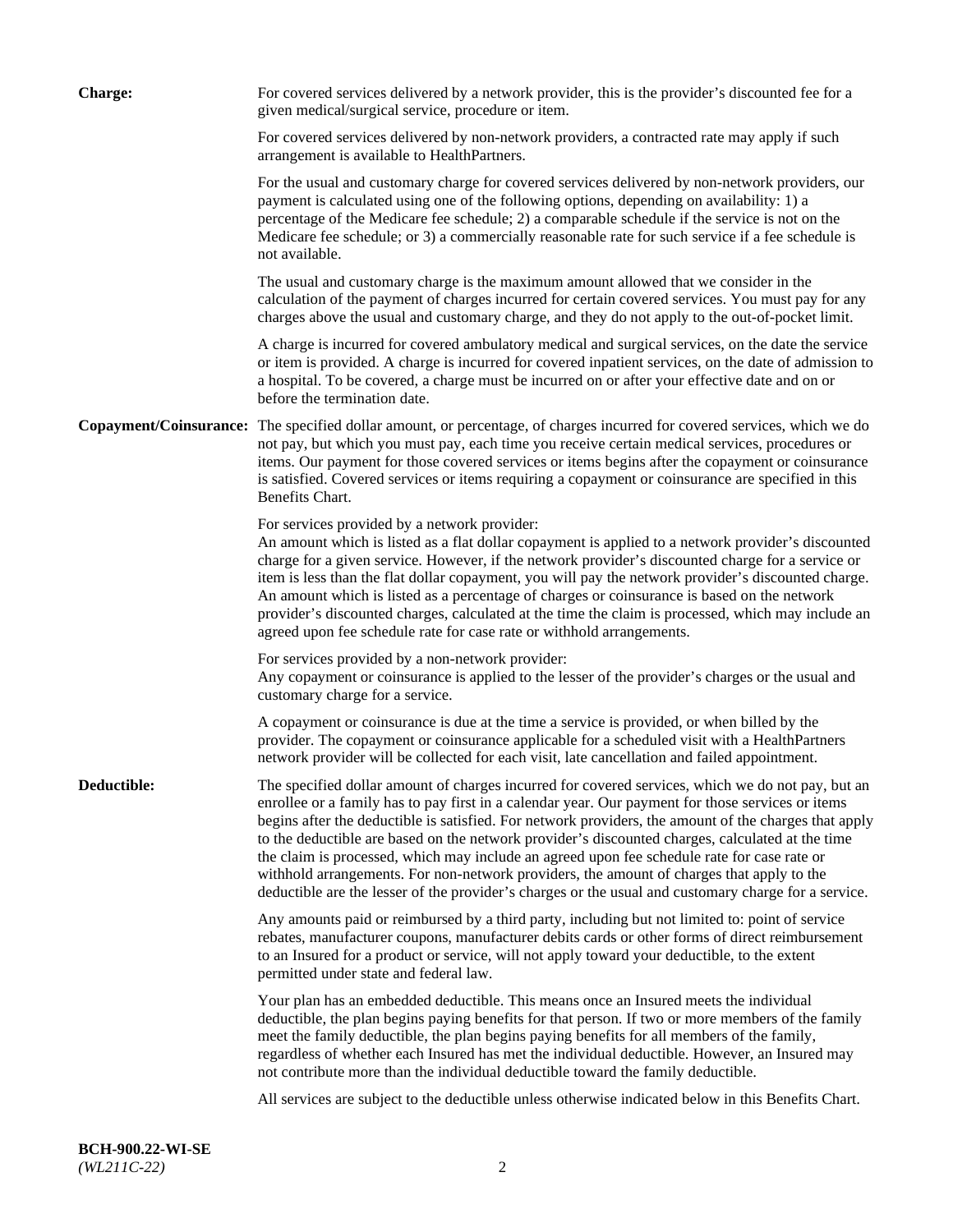| <b>Formulary:</b>                          | This is a current list, which may be revised from time to time, of prescription drugs, medications,<br>equipment and supplies covered by us as indicated in this Benefits Chart which are covered at the<br>highest benefit level. Some drugs on the formulary may require prior authorization to be covered<br>as formulary drugs. The formulary, and information on drugs that require prior authorization, are<br>available by calling Member Services, or logging on to your "myHealthPartners" account at<br>healthpartners.com. |
|--------------------------------------------|---------------------------------------------------------------------------------------------------------------------------------------------------------------------------------------------------------------------------------------------------------------------------------------------------------------------------------------------------------------------------------------------------------------------------------------------------------------------------------------------------------------------------------------|
| <b>Generic Drug:</b>                       | A prescription drug, approved by the Food and Drug Administration (FDA), that the FDA has<br>determined is comparable to a brand name drug product in dosage form, strength, route of<br>administration, quality, intended use and documented bioequivalence. Generally, generic drugs<br>cost less than brand name drugs. Some brand name drugs may be covered at the generic drug<br>benefit level if this is indicated on the formulary.                                                                                           |
| <b>Lifetime Maximum</b><br><b>Benefit:</b> | The specified coverage limit actually paid by us for services and/or charges incurred by you for any<br>given procedure or diagnosis. Payment of benefits under this Benefits Chart ceases when that lifetime<br>maximum benefit is reached. You have to pay for any subsequent charges.                                                                                                                                                                                                                                              |
| <b>Non-Formulary Drug:</b>                 | This is a prescription drug, approved by the Food and Drug Administration (FDA), that is not on<br>the formulary, is medically necessary and is not investigative or experimental or otherwise<br>excluded under the Certificate.                                                                                                                                                                                                                                                                                                     |
| <b>Out-of-Pocket Expenses:</b>             | You pay the specified copayments/coinsurance and deductibles applicable for particular services,<br>subject to the out-of-pocket limit described below. These amounts are in addition to the monthly<br>premium payments.                                                                                                                                                                                                                                                                                                             |
| <b>Out-of-Pocket Limit:</b>                | You pay the copayments/coinsurance and deductibles for covered services, to the individual or<br>family out-of-pocket limit. Thereafter we cover 100% of the charges incurred for all other covered<br>services, for the rest of the calendar year. You pay amounts greater than the out-of-pocket limit if<br>you exceed any lifetime maximum benefit or any visit or day limits.                                                                                                                                                    |
|                                            | Non-Network Benefits above the usual and customary charge (see definition of charge above) do<br>not apply to the out-of-pocket limit.                                                                                                                                                                                                                                                                                                                                                                                                |
|                                            | Non-Network Benefits for transplant surgery do not apply to the out-of-pocket limit.                                                                                                                                                                                                                                                                                                                                                                                                                                                  |
|                                            | Any amounts paid or reimbursed by a third party, including but not limited to: point of service<br>rebates, manufacturer coupons, manufacturer debit cards or other forms of direct reimbursement to<br>an Insured for a product or service, will not apply as an out-of-pocket expense, to the extent<br>permitted under state and federal law.                                                                                                                                                                                      |
|                                            | You are responsible to keep track of the out-of-pocket expenses. Contact Member Services for<br>assistance in determining the amount paid by the enrollee for specific eligible services received.<br>Claims for reimbursement under the out-of-pocket limit provisions are subject to the same time<br>limits and provisions described under the "Claims Provisions" section of the Certificate.                                                                                                                                     |
| <b>Specialty Drug List:</b>                | This is a current list, which may be revised from time to time, of prescription drugs, medications,<br>equipment and supplies, which are typically bio-pharmaceuticals. The purpose of a specialty drug<br>list is to facilitate enhanced monitoring of complex therapies used to treat specific conditions.<br>Specialty drugs are covered by us as indicated in this Benefits Chart. The specialty drug list is<br>available by calling Member Services, or logging on to your "myHealthPartners" account at<br>healthpartners.com. |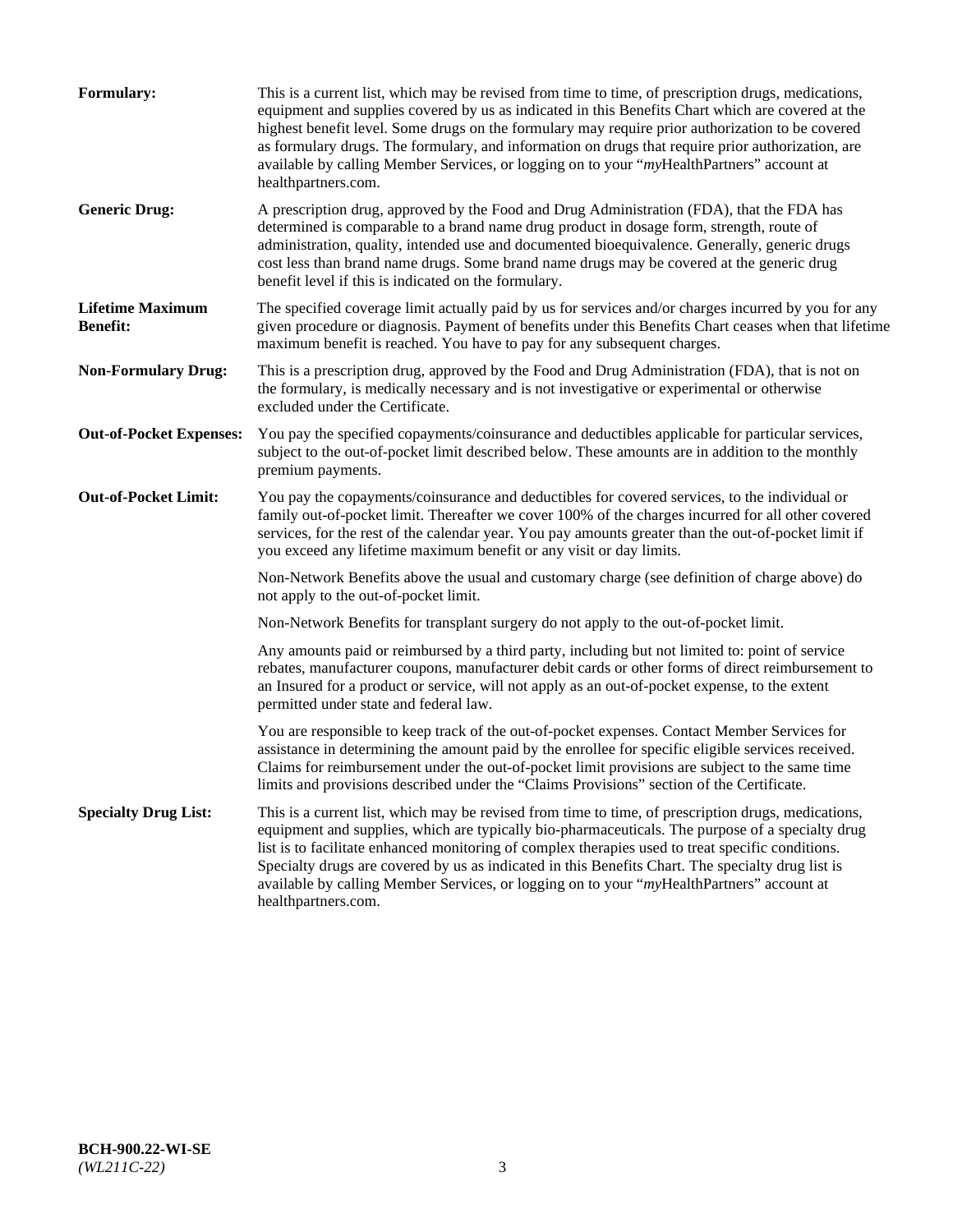#### **DEDUCTIBLES AND OUT-OF-POCKET LIMITS**

#### **Individual calendar year deductible**

| <b>Network Benefits</b> | <b>Non-Network Benefits</b> |
|-------------------------|-----------------------------|
| \$500                   | \$10,000                    |

#### **Family calendar year deductible**

| <b>Network Benefits</b> | <b>Non-Network Benefits</b> |
|-------------------------|-----------------------------|
| \$1,500                 | \$20,000                    |

Separate deductibles must be satisfied under the Network Benefits and Non-Network Benefits.

Your plan has an embedded deductible. This means once an Insured meets the individual deductible, the plan begins paying benefits for that person. If two or more members of the family meet the family deductible, the plan begins paying benefits for all members of the family, regardless of whether each Insured has met the individual deductible. However, an Insured may not contribute more than the individual deductible toward the family deductible.

Any amounts paid or reimbursed by a third party, including but not limited to: point of service rebates, manufacturer coupons, manufacturer debits cards or other forms of direct reimbursement to an Insured for a product or service, will not apply toward your deductible, to the extent permitted under state and federal law.

#### **Individual calendar year out-of-pocket limit**

| Network Benefits | <b>Non-Network Benefits</b> |
|------------------|-----------------------------|
| \$6,500          | \$30,000                    |

#### **Family calendar year out-of-pocket limit**

| <b>Network Benefits</b> | <b>Non-Network Benefits</b> |
|-------------------------|-----------------------------|
| $\frac{$13,000}{}$      | \$60,000                    |

Separate Out-of-Pocket Limits must be satisfied under Network Benefits and Non-Network Benefits.

Non-Network Benefits above the usual and customary charge will not apply to the individual or family Out-of-Pocket Limit.

Non-Network Benefits for transplant surgery do not apply to the Out-of-Pocket Limit.

Any amounts paid or reimbursed by a third party, including but not limited to: point of service rebates, manufacturer coupons, manufacturer debit cards or other forms of direct reimbursement to an Insured for a product or service, will not apply as an out-of-pocket expense, to the extent permitted under state and federal law.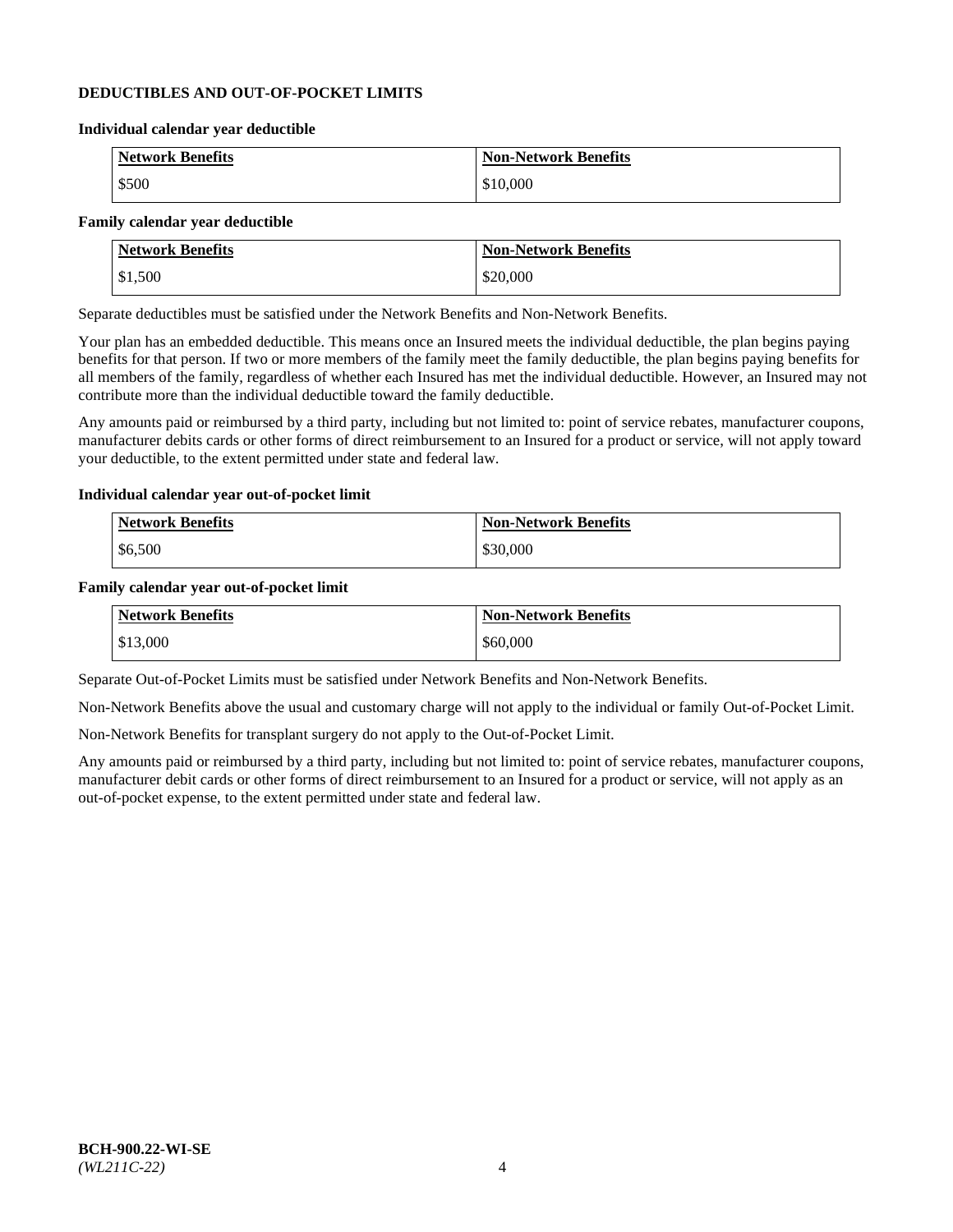# **AMBULANCE AND MEDICAL TRANSPORTATION**

#### **Covered Services:**

We cover ambulance and medical transportation for medical emergencies.

We also cover medically necessary, non-emergency transportation if it meets our medical coverage criteria. Covered services and supplies are based on established medical policies, which are subject to periodic review and modification by the medical directors. These medical policies (medical coverage criteria) and applicable prior authorization requirements are available by calling Member Services, or logging on to your "*my*HealthPartners" account a[t healthpartners.com.](https://www.healthpartners.com/hp/index.html)

| <b>Network Benefits</b>      | <b>Non-Network Benefits</b> |
|------------------------------|-----------------------------|
| 70% of the charges incurred. | See Network Benefits.       |

#### **Not Covered:**

See "Services Not Covered" in the Certificate.

# **AUTISM SERVICES**

## **Covered Services:**

We cover prior authorized evidence-based intensive-level and nonintensive-level treatment of autism spectrum disorders (autism disorder, Asperger's syndrome or pervasive development disorder not otherwise specified).

Covered services are based on established medical policies, which are subject to periodic review and modification by the medical directors. These medical policies (medical coverage criteria) are available by calling Member Services, or logging on to your "*my*HealthPartners" account at [healthpartners.com.](https://www.healthpartners.com/hp/index.html)

Your network provider will coordinate the prior authorization process for any autism treatment services. You may call Member Services at 952-883-5000 or toll-free at 855-813-3888 if you have any questions or concerns regarding the authorization process.

Please call Member Services at 952-883-5000 or toll-free at 855-813-3888 to request authorization for autism treatment services from a non-network provider.

**Intensive-level services** for children diagnosed with autism spectrum disorders. Intensive-level services must begin on or after 2 years of age and end before 9 years of age. Intensive-level services, on average, are services provided for more than 20 hours of treatment per week. (The average number of hours a week is calculated over a six-month period.)

| Network Benefits                         | <b>Non-Network Benefits</b>              |
|------------------------------------------|------------------------------------------|
| 70% of the charges incurred.             | 50% of the charges incurred.             |
| Limited to 240 visits per calendar year. | Limited to 240 visits per calendar year. |

The maximum number of visits is combined for Network Benefits and Non-Network Benefits. Visit limits are based on the minimum coverage amounts available at the time of publication. Additional visits may be available if required due to revised minimum coverage amounts being issued by the Office of the Commissioner of Insurance. See our medical coverage criteria for current visit limits.

#### **Intensive-level services lifetime maximum benefit**

| Network Benefits                                                     | <b>Non-Network Benefits</b>                                          |
|----------------------------------------------------------------------|----------------------------------------------------------------------|
| 4 years of cumulative services under this plan or any<br>other plan. | 4 years of cumulative services under this plan or any<br>other plan. |

The Lifetime Maximum Benefit is combined for Network Benefits and Non-Network Benefits.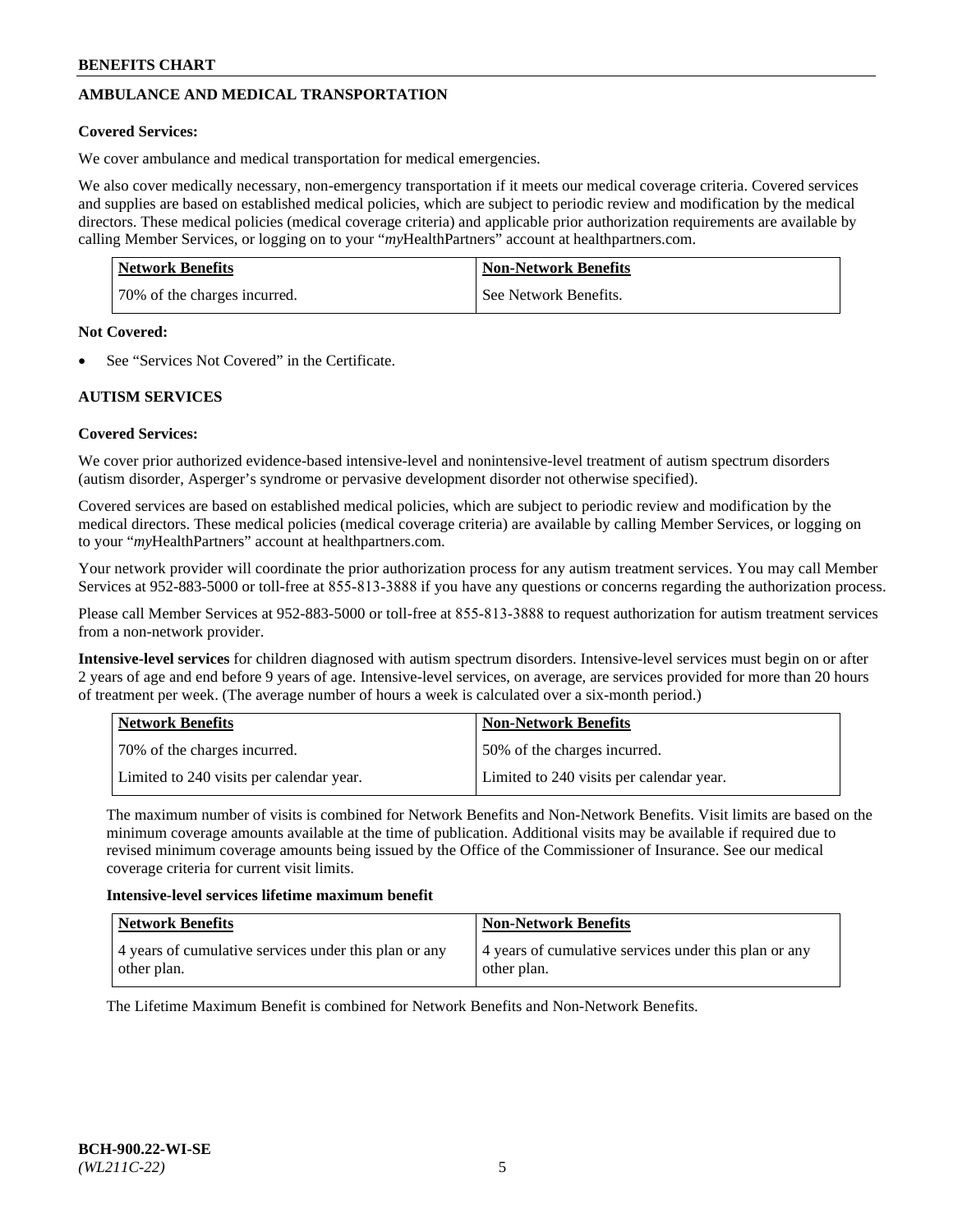**Nonintensive-level services** for Insureds diagnosed with autism spectrum disorders

| Network Benefits                         | <b>Non-Network Benefits</b>              |
|------------------------------------------|------------------------------------------|
| 70% of the charges incurred.             | 50% of the charges incurred.             |
| Limited to 120 visits per calendar year. | Limited to 120 visits per calendar year. |

The maximum number of visits is combined for Network Benefits and Non-Network Benefits. Visit limits are based on the minimum coverage amounts available at the time of publication. Additional visits may be available if required due to revised minimum coverage amounts being issued by the Office of the Commissioner of Insurance. See our medical coverage criteria for current visit limits.

## **Not Covered:**

See "Services Not Covered" in the Certificate.

# **BEHAVIORAL HEALTH SERVICES**

## **Covered Services:**

Covered services are based on established medical policies, which are subject to periodic review and modification by the medical directors. These medical policies (medical coverage criteria) are available by calling Member Services, or logging on to your "*my*HealthPartners" account at [healthpartners.com.](https://www.healthpartners.com/hp/index.html)

**Transitional treatment services:** These are services for the treatment of nervous or mental disorders and substance use disorders which are provided to an Insured in a less restrictive manner than are inpatient hospital services but in a more intensive manner than are outpatient services. Transitional treatment services are services offered by a provider, and certified by the Wisconsin Department of Health Services for each of the following (except the last bulleted item):

- Mental health services for covered adults in a day treatment program.
- Mental health services for covered children in a day hospital treatment program.
- Services for persons with chronic mental illness provided through a community support program.
- Residential treatment programs for covered persons with substance use disorder.
- Substance use disorder services in a day treatment program.
- Services for persons who are experiencing a mental health crisis or who are in a situation likely to turn into a mental health crisis if support is not provided.
- Intensive outpatient programs for the treatment of psychoactive substance use disorders provided in accordance with the patient placement criteria of the American Society of Addiction Medicine.

## **Mental health services**

We cover services for mental health diagnoses as described in the Diagnostic and Statistical Manual of Mental Disorders – Fifth Edition (DSM 5) (most recent edition).

We provide coverage for mental health treatment ordered by a Wisconsin court under a valid court order that is issued on the basis of a behavioral care evaluation performed by a licensed psychiatrist or doctoral level licensed psychologist, which includes a diagnosis and an individual treatment plan for care in the most appropriate, least restrictive environment. We must be given a copy of the court order and the behavioral care evaluation, and the service must be a covered benefit under this plan, and the service must be provided by a network provider, or other provider as required by law.

**Outpatient services:** We cover medically necessary outpatient professional mental health services for evaluation, crisis intervention, and treatment of mental health disorders.

A comprehensive diagnostic assessment will be used as the basis for a determination by a mental health professional, concerning the appropriate treatment and the extent of services required.

Outpatient services we cover for a diagnosed mental health condition include the following:

- Individual, group, family and multi-family therapy.
- Medication management provided by a physician, certified nurse practitioner, or physician's assistant.
- Psychological testing services for the purposes of determining the differential diagnoses and treatment planning for patients currently receiving behavioral health services.
- Partial hospitalization services in a licensed hospital or community mental health center.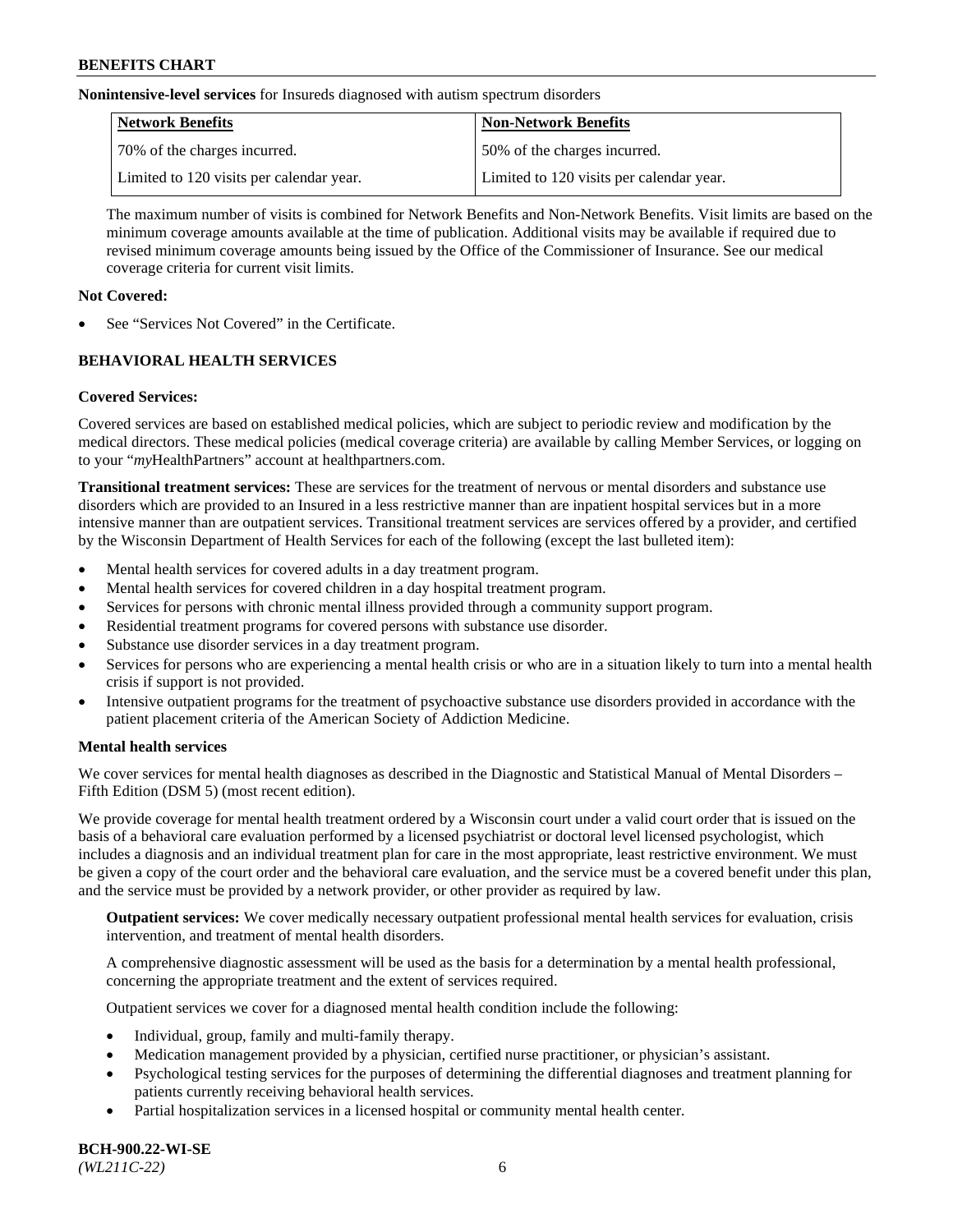- Psychotherapy and nursing services provided in the home if authorized by us.
- Treatment for gender dysphoria.

| <b>Network Benefits</b>                                                                                                                                                                                                                                                                   | <b>Non-Network Benefits</b>  |
|-------------------------------------------------------------------------------------------------------------------------------------------------------------------------------------------------------------------------------------------------------------------------------------------|------------------------------|
| 70% of the charges incurred.                                                                                                                                                                                                                                                              | 50% of the charges incurred. |
| <b>First three visits</b>                                                                                                                                                                                                                                                                 |                              |
| The first three mental health and substance use disorder<br>treatment visits, urgent care visits, office visits,<br>convenience clinic visits, telephone visits and E-visits<br>(other than Virtuwell) combined in a calendar year are<br>covered at 100%, not subject to the deductible. |                              |
| Physician services are included; however, charges for<br>day treatment services, group visits, office procedures,<br>laboratory, radiology and other ancillary services are<br>not included and will be subject to the deductible and<br>coinsurance and/or copayment.                    |                              |

## **Group therapy**

| Network Benefits             | <b>Non-Network Benefits</b>  |
|------------------------------|------------------------------|
| 70% of the charges incurred. | 50% of the charges incurred. |

#### **Inpatient services, including mental health residential treatment services:** We cover the following:

- Medically necessary inpatient services in a hospital and professional services for treatment of mental health disorders. Medical stabilization is covered under inpatient hospital services in the "Hospital and Skilled Nursing Facility Services" section.
- Medically necessary mental health residential treatment services. This care must be authorized by us and provided by a hospital or residential behavioral health treatment facility licensed by the local state or Department of Health and Human Services. Services not covered under this benefit include halfway houses, group homes, extended care facilities, shelter services, correctional services, detention services, transitional services, group residential services, foster care services and wilderness programs.

| Network Benefits             | <b>Non-Network Benefits</b>  |
|------------------------------|------------------------------|
| 70% of the charges incurred. | 50% of the charges incurred. |

**Transitional treatment services:** We cover transitional treatment services described above for treatment of mental and nervous disorders.

| Network Benefits             | Non-Network Benefits         |
|------------------------------|------------------------------|
| 70% of the charges incurred. | 50% of the charges incurred. |

#### **Substance use disorder treatment services**

We cover medically necessary services for assessments by a licensed alcohol and drug counselor and treatment of substance use disorders as defined in the latest edition of the DSM 5.

**Outpatient services:** We cover medically necessary outpatient professional services for diagnosis and treatment of substance use disorders. Substance use disorder treatment services must be provided by a program licensed by the local Department of Health Services.Outpatient services we cover for a diagnosed substance use disorder include the following: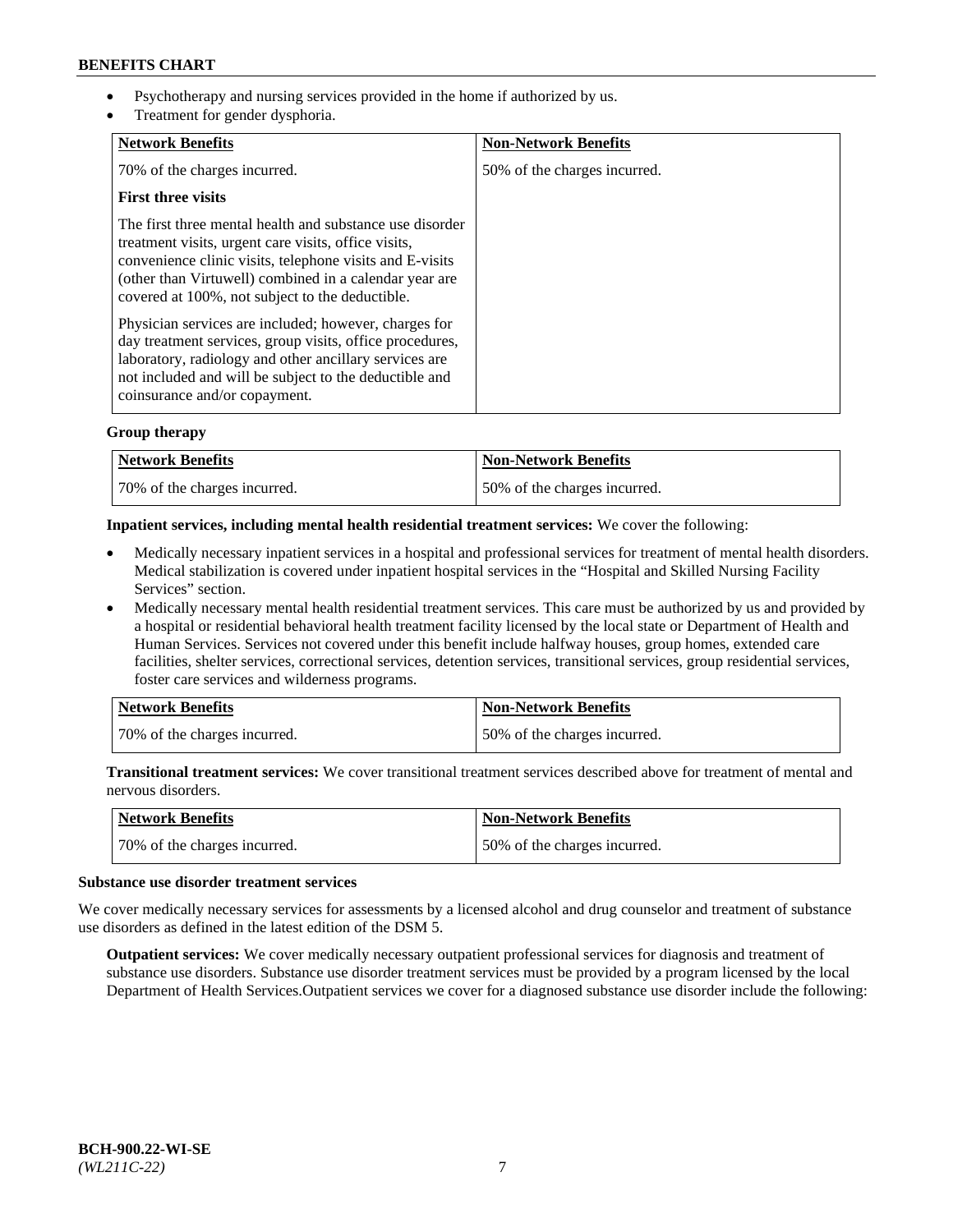- Individual, group, family, and multi-family therapy provided in an office setting.
- Opiate replacement therapy including methadone and buprenorphine treatment.

| <b>Network Benefits</b>                                                                                                                                                                                                                                                                   | <b>Non-Network Benefits</b>  |
|-------------------------------------------------------------------------------------------------------------------------------------------------------------------------------------------------------------------------------------------------------------------------------------------|------------------------------|
| 70% of the charges incurred.                                                                                                                                                                                                                                                              | 50% of the charges incurred. |
| <b>First three visits</b>                                                                                                                                                                                                                                                                 |                              |
| The first three mental health and substance use disorder<br>treatment visits, urgent care visits, office visits,<br>convenience clinic visits, telephone visits and E-visits<br>(other than Virtuwell) combined in a calendar year are<br>covered at 100%, not subject to the deductible. |                              |
| Physician services are included; however, charges for<br>day treatment services, group visits, office procedures,<br>laboratory, radiology and other ancillary services are<br>not included and will be subject to the deductible and<br>coinsurance and/or copayment.                    |                              |

**Inpatient services:** We cover the following:

- Medically necessary inpatient services in a hospital or a licensed residential primary treatment center.
- Services provided in a hospital that is licensed by the local state and accredited by Medicare.
- Detoxification services in a hospital or community detoxification facility if it is licensed by the local Department of Health Services.

| <b>Network Benefits</b>      | <b>Non-Network Benefits</b>  |
|------------------------------|------------------------------|
| 70% of the charges incurred. | 50% of the charges incurred. |

**Transitional treatment services:** We cover transitional treatment services described above for treatment of substance use disorders.

| Network Benefits             | <b>Non-Network Benefits</b>  |
|------------------------------|------------------------------|
| 70% of the charges incurred. | 50% of the charges incurred. |

**Out-of-area services for Wisconsin students:** If a dependent child is a student in a school located in Wisconsin, but outside of our service area, we cover mental health and substance use disorder services as required under Wisconsin Statute 609.655.

- The student may have a clinical assessment from a local, non-network mental health or substance use disorder treatment provider at the network benefit level when prior authorized by us.
- If outpatient services are recommended in the clinical assessment, five outpatient visits from a non-network provider will be covered at the network benefit level.
- Our Medical Director will determine the need for continuing treatment by the non-network provider; additional visits may be approved.
- Coverage for the outpatient services will not be provided if the recommended treatment would keep the student from attending school on a regular basis or if the student is no longer attending the school full-time.

This benefit is subject to the limitations shown in this "Behavioral Health Services" section.

| Network Benefits             | <b>Non-Network Benefits</b> |
|------------------------------|-----------------------------|
| 70% of the charges incurred. | Not applicable.             |

A dependent child enrolled in a school outside of the state of Wisconsin is not eligible for this benefit.

# **Not Covered:**

See "Services Not Covered" in the Certificate.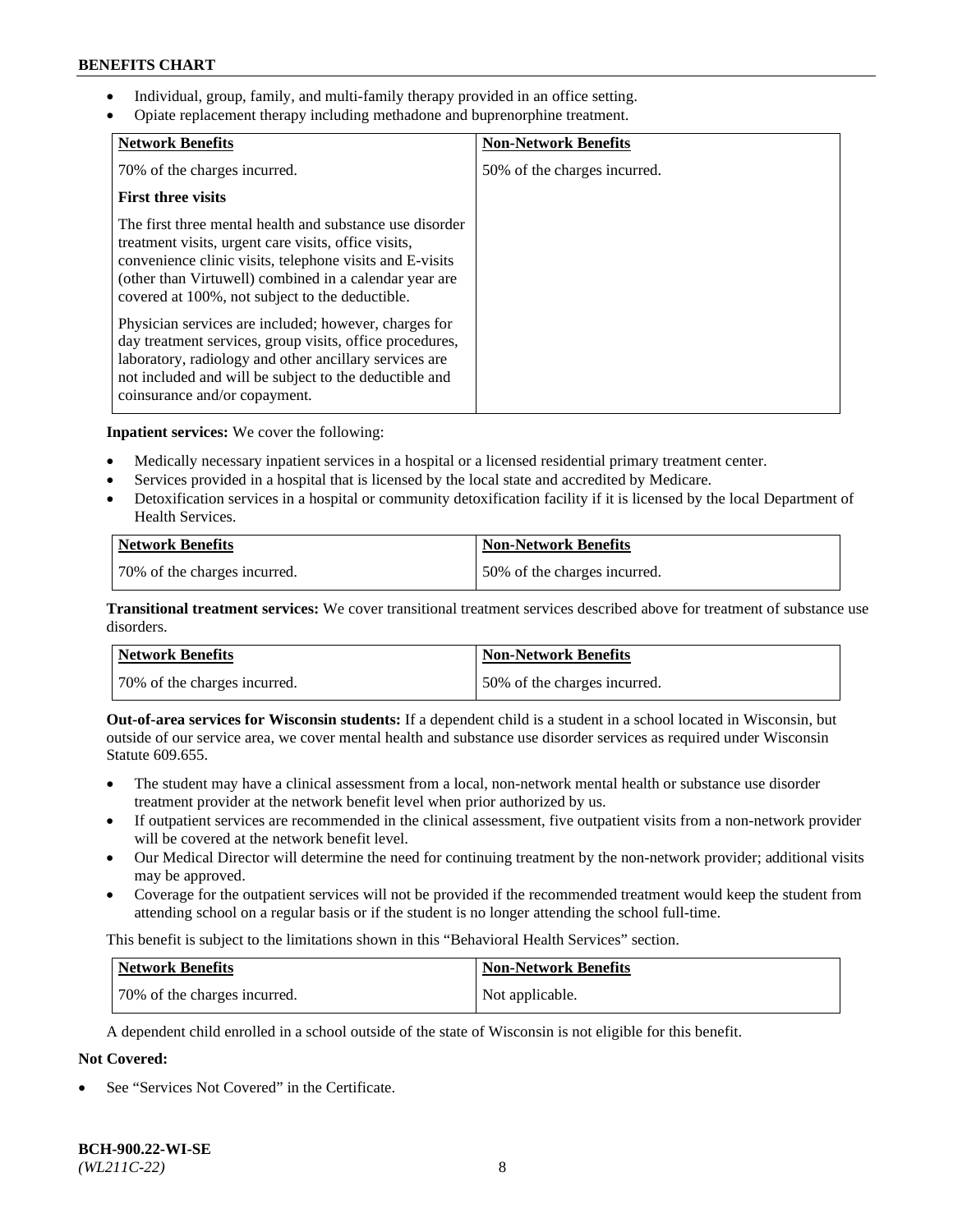# **CHIROPRACTIC SERVICES**

#### **Covered Services:**

We cover chiropractic services for rehabilitative care. Chiropractic services are adjustments to any abnormal articulations of the human body, especially those of the spinal column, for the purpose of giving freedom of action to impinged nerves that may cause pain or deranged function.

Massage therapy which is performed in conjunction with other treatment/modalities by a chiropractor, is part of a prescribed treatment plan and is not billed separately is covered.

| <b>Network Benefits</b>      | Non-Network Benefits         |
|------------------------------|------------------------------|
| 70% of the charges incurred. | 50% of the charges incurred. |

#### **Not Covered:**

- Massage therapy for the purpose of comfort or convenience of the Insured.
- See "Services Not Covered" in the Certificate.

# **CLINICAL TRIALS**

## **Covered Services:**

We cover certain routine services if you participate in a Phase I, Phase II, Phase III or Phase IV approved clinical trial that is conducted in relation to the prevention, detection, or treatment of cancer or other life-threatening disease or condition as defined in the Affordable Care Act. Approved clinical trials include (1) federally funded trials when the study or investigation is approved or funded by any of the federal agencies defined in the Public Health Services Act, section 2709 (d) (1) (A); (2) the study or investigation is conducted under an investigational new drug application reviewed by the Food and Drug Administration; and (3) the study or investigation is a drug trial that is exempt from having such an investigational new drug application. We cover routine patient costs for services that would be eligible under the Certificate and this Benefits Chart if the service were provided outside of a clinical trial.

| <b>Network Benefits</b>                                 | <b>Non-Network Benefits</b>                           |
|---------------------------------------------------------|-------------------------------------------------------|
| Coverage level is same as corresponding Network         | Coverage level is same as corresponding               |
| Benefits, depending on type of service provided such as | Non-Network Benefits, depending on type of service    |
| Office Visits for Illness or Injury, Inpatient or       | provided such as Office Visits for Illness or Injury, |
| Outpatient Hospital Services.                           | Inpatient or Outpatient Hospital Services.            |

## **Not Covered:**

- The investigative or experimental item, device or service itself.
- Items or services that are provided solely to satisfy data collection and analysis needs and that are not used in the direct clinical management of the patient.
- A service that is clearly inconsistent with widely accepted and established standards of care for a particular diagnosis.
- See "Services Not Covered" in the Certificate.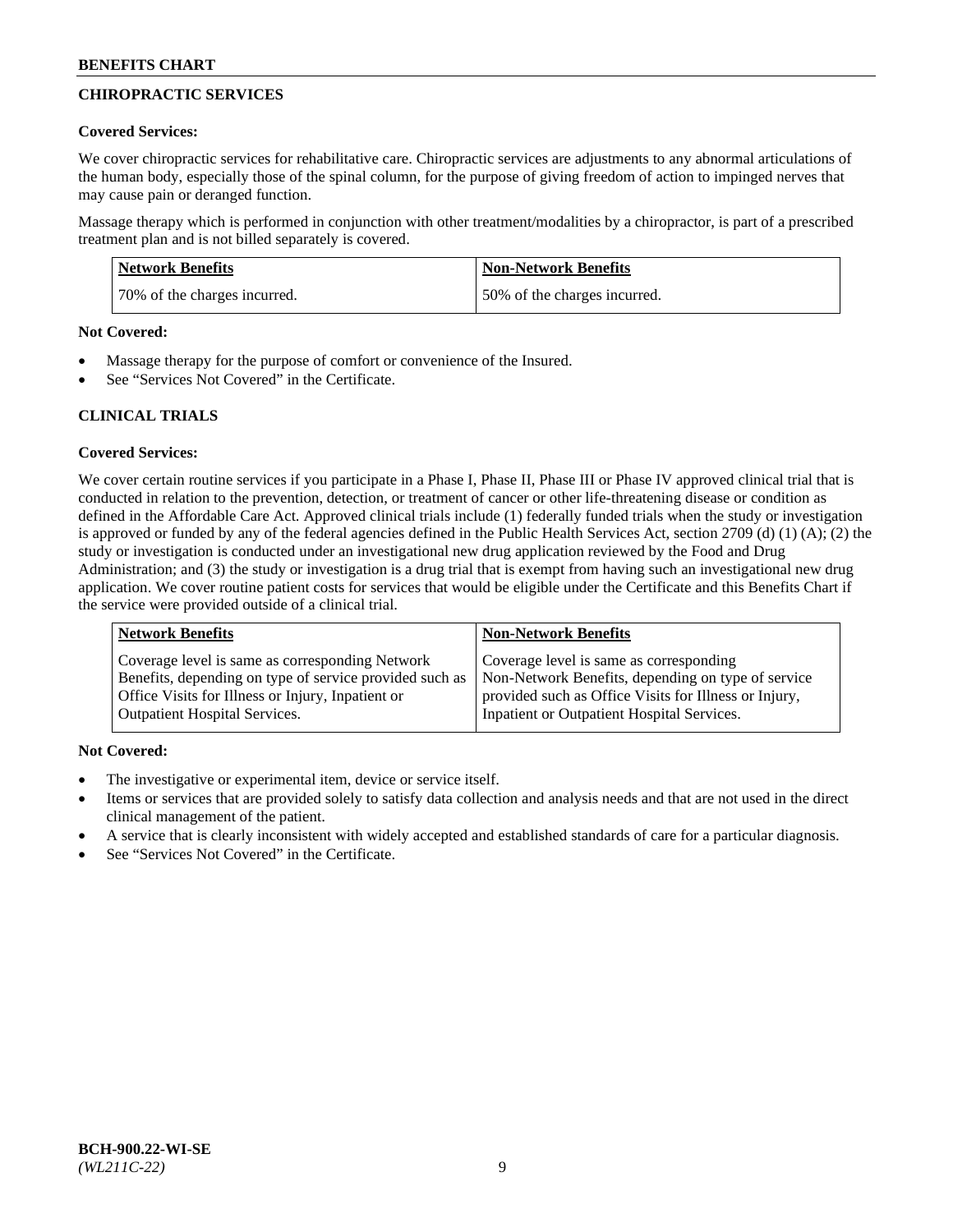# **DENTAL SERVICES**

## **Covered Services:**

We cover services as described below.

**Accidental dental services:** We cover dentally necessary services to treat and restore damage done to sound, natural, unrestored teeth as a result of an accidental injury. Coverage is for damage caused by external trauma to face and mouth only, not for cracked or broken teeth, which result from biting or chewing. We cover restorations, root canals, crowns and replacement of teeth lost that are directly related to the accident in which the Insured was involved. We cover initial exam, x-rays and palliative treatment including extractions, and other oral surgical procedures directly related to the accident. Subsequent treatment must be initiated within the specified time-frame and must be directly related to the accident. We do not cover restoration and replacement of teeth that are not "sound and natural" at the time of the accident.

Full mouth rehabilitations to correct occlusion (bite) and malocclusion (misaligned teeth not due to the accident) are not covered.

When an implant-supported dental prosthetic treatment is pursued, the accidental dental benefit will be applied to the prosthetic procedure. Benefits are limited to the amount that would be paid toward the placement of a removable dental prosthetic appliance that could be used in the absence of implant treatment. Care must be provided or pre-authorized by a HealthPartners dentist.

| Network Benefits              | <b>Non-Network Benefits</b>  |
|-------------------------------|------------------------------|
| 170% of the charges incurred. | 50% of the charges incurred. |

For all accidental dental services, treatment and/or restoration must be initiated within six months of the date of the injury. Coverage is limited to the initial course of treatment and/or initial restoration. Services must be provided within 24 months of the date of injury to be covered.

#### **Medical referral dental services**

**Medically necessary outpatient dental services:** We cover medically necessary outpatient dental services. Coverage is limited to dental services required for treatment of an underlying medical condition, e.g., removal of teeth to complete radiation treatment for cancer of the jaw, cysts and lesions.

| Network Benefits             | <b>Non-Network Benefits</b>  |
|------------------------------|------------------------------|
| 70% of the charges incurred. | 50% of the charges incurred. |

**Medically necessary hospitalization and anesthesia for dental care:** We cover medically necessary hospitalization for dental care. This is limited to charges incurred by an Insured who: (1) is a child under age  $5$ ; (2) is severely disabled; (3) has a medical condition, and requires hospitalization or general anesthesia for dental care treatment; or (4) is a child between ages 5 and 12 and care in dental offices has been attempted unsuccessfully and usual methods of behavior modification have not been successful, or when extensive amounts of restorative care, exceeding four appointments, are required. Coverage is limited to facility and anesthesia charges. Oral surgeon/dentist professional fees are not covered. The following are examples, though not all-inclusive, of medical conditions which may require hospitalization for dental services: severe asthma, severe airway obstruction or hemophilia. Hospitalization required due to the behavior of the Insured or due to the extent of the dental procedure is not covered.

| Network Benefits             | <b>Non-Network Benefits</b>  |
|------------------------------|------------------------------|
| 70% of the charges incurred. | 50% of the charges incurred. |

**Medical complications of dental care:** We cover medical complications of dental care. Treatment must be medically necessary care and related to medical complications of non-covered dental care, including complications of the head, neck, or substructures.

| Network Benefits             | <b>Non-Network Benefits</b>  |
|------------------------------|------------------------------|
| 70% of the charges incurred. | 50% of the charges incurred. |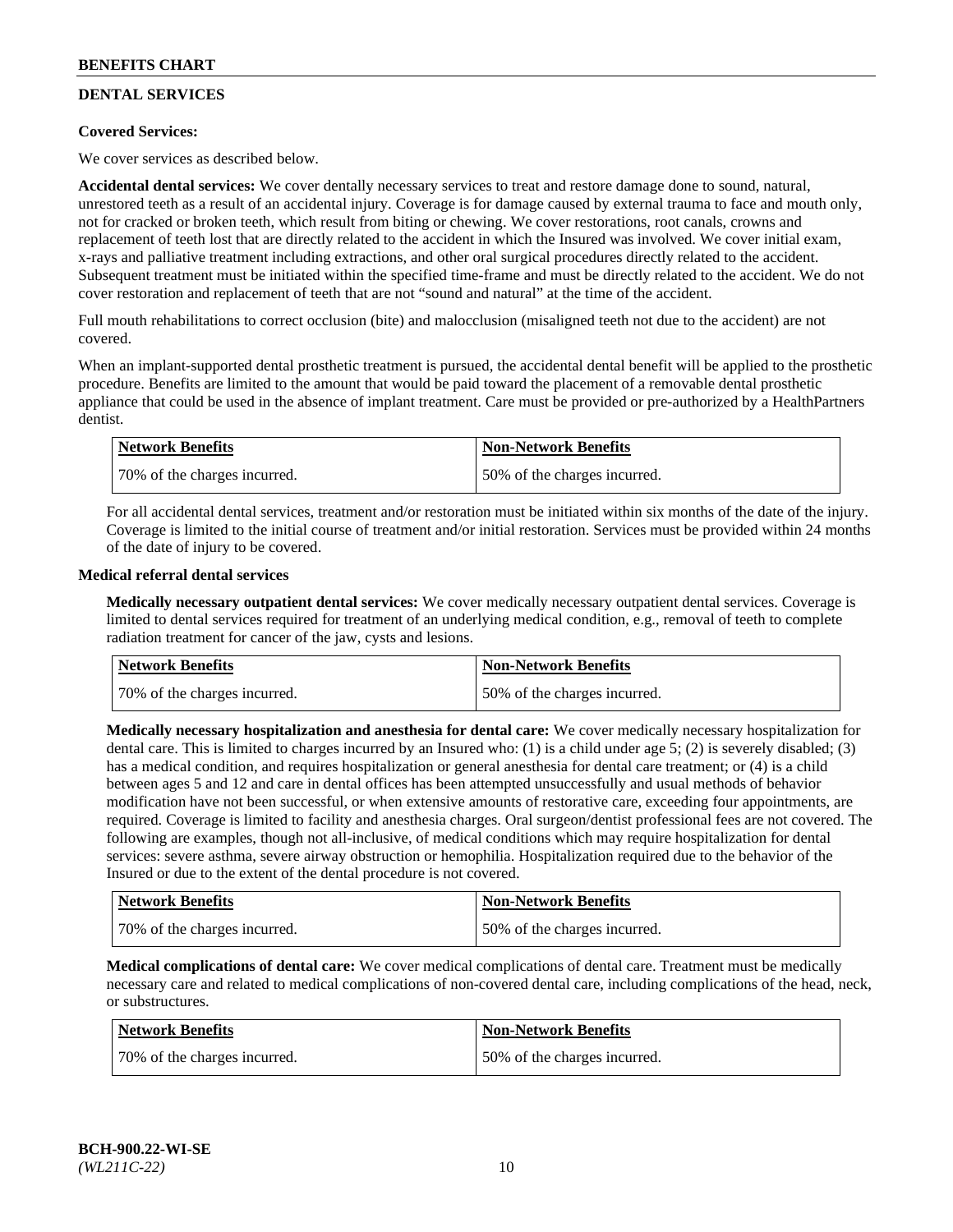**Oral surgery:** We cover oral surgery. Coverage is limited to treatment of medical conditions requiring oral surgery, such as treatment of oral neoplasm, non-dental cysts, fracture of the jaws, trauma of the mouth and jaws, and any other oral surgery procedures provided as medically necessary dental services.

| <b>Network Benefits</b>       | <b>Non-Network Benefits</b>  |
|-------------------------------|------------------------------|
| 170% of the charges incurred. | 50% of the charges incurred. |

**Treatment of cleft lip and cleft palate:** We cover treatment of cleft lip and cleft palate of a dependent child, including orthodontic treatment and oral surgery directly related to the cleft. Dental services which are not required for the treatment of cleft lip or cleft palate are not covered. If a dependent child covered under the Certificate and Benefits Chart is also covered under a dental plan which includes orthodontic services, that dental plan shall be considered primary for the necessary orthodontic services. Oral appliances are subject to the same copayment, conditions and limitations as durable medical equipment.

| <b>Network Benefits</b>                               | <b>Non-Network Benefits</b>                            |
|-------------------------------------------------------|--------------------------------------------------------|
| Coverage level is same as corresponding Network       | Coverage level is same as corresponding                |
| Benefits, depending on type of service provided, such | Non-Network Benefits, depending on type of service     |
| as Office Visits for Illness or Injury, Inpatient or  | provided, such as Office Visits for Illness or Injury, |
| <b>Outpatient Hospital Services.</b>                  | Inpatient or Outpatient Hospital Services.             |

**Treatment of temporomandibular disorder (TMD) and craniomandibular disorder (CMD):** We cover diagnostic procedures, surgical treatment and non-surgical treatment (including intraoral splint therapy devices) for temporomandibular disorder (TMD) and craniomandibular disorder (CMD), which is medically necessary care. Dental services which are not required to directly treat TMD or CMD are not covered.

| <b>Network Benefits</b>      | <b>Non-Network Benefits</b>  |
|------------------------------|------------------------------|
| 70% of the charges incurred. | 50% of the charges incurred. |

#### **Not Covered:**

- Dental treatment, procedures or services not listed in this Benefits Chart.
- Accident-related dental services if treatment is: (1) provided to teeth which are not sound and natural; (2) to teeth which have been restored; (3) initiated beyond six months from the date of the injury; (4) received beyond the initial treatment or restoration; or (5) received beyond 24 months from the date of injury.
- Oral surgery to remove wisdom teeth.
- Orthognathic treatment or procedures and all related services.
- See "Services Not Covered" in the Certificate.

# **DIABETES AND HYPERTENSION DISEASE MANAGEMENT PROGRAM**

## **Covered Services:**

If you meet criteria for coverage, you may qualify for the Diabetes and/or Hypertension Disease Management Program.

The program covers group health coaching which focuses on weight loss, exercise, behavior modification and health education through Omada Health.

| <b>Network Benefits</b>                                     | <b>Non-Network Benefits</b> |
|-------------------------------------------------------------|-----------------------------|
| 100% of the charges incurred.<br>Deductible does not apply. | Not applicable.             |

## **Not Covered:**

See "Services Not Covered" in the Certificate.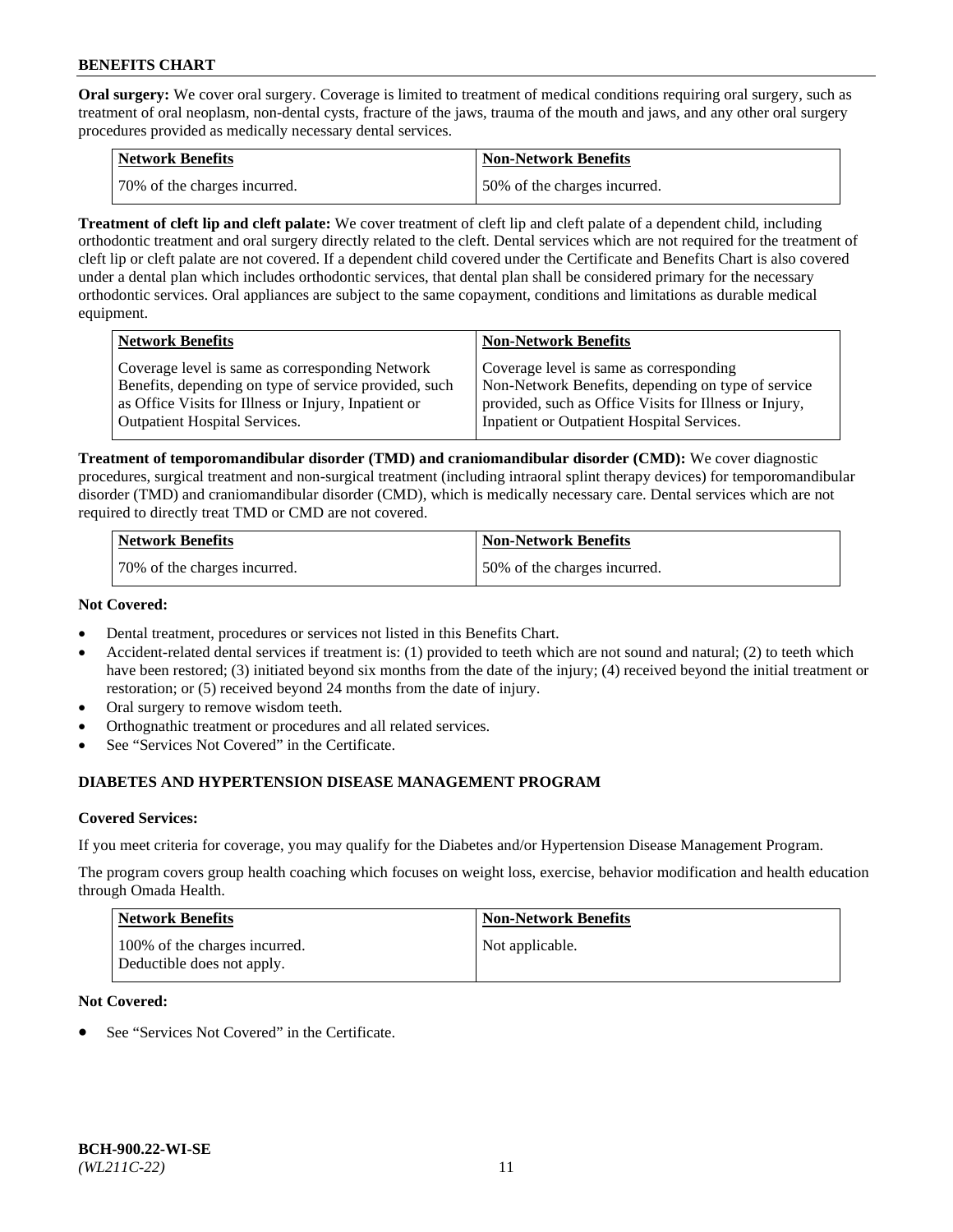# **DIABETIC EQUIPMENT AND SUPPLIES**

#### **Covered Services:**

We cover physician prescribed medically appropriate and necessary drugs and supplies used in the management and treatment of diabetes for Insureds with gestational, Type I or Type II diabetes including durable diabetic equipment and disposable supplies, as described below.

Certain items are only covered if your condition meets our coverage criteria and obtained through an authorized vendor. For more information on what we cover and any prior authorization requirements, call Member Services or log on to your "*my*HealthPartners" account at [healthpartners.com.](http://www.healthpartners.com/)

Insulin and medications for diabetes are covered as outpatient drugs under the "Prescription Drug Services" section.

**Pumps and pump supplies.** These include diabetic insulin pumps, diabetic infusion pumps and infusion pump supplies such as infusion sets, tubing, connectors and syringe reservoirs.

| <b>Network Benefits</b>                                                                     | <b>Non-Network Benefits</b>  |
|---------------------------------------------------------------------------------------------|------------------------------|
| Pumps received at a pharmacy:<br>70% of the charges incurred.<br>Deductible does not apply. | 50% of the charges incurred. |
| Pumps received from a non-pharmacy<br>approved vendor:<br>70% of the charges incurred.      |                              |

#### **All other durable equipment and diabetic supplies**

Durable Diabetic Equipment and Supplies. These include continuous glucose monitoring system (CGMS), transmitter, sensors and receivers, diabetic blood glucose monitors and control/calibrating solutions (for checking accuracy or testing equipment and test strips).

Disposable Diabetic Supplies. These are one-time use supplies, including syringes, lancets, lancet devices, blood and urine ketone test strips, and needles.

Certain diabetic supplies and equipment must be purchased at a pharmacy.

| <b>Network Benefits</b>                                                                                              | <b>Non-Network Benefits</b>  |
|----------------------------------------------------------------------------------------------------------------------|------------------------------|
| If received through a pharmacy:<br>70% of the charges incurred.<br>Deductible does not apply.                        | 50% of the charges incurred. |
| If received through a non-pharmacy provider:<br>70% of the charges incurred if purchased from an<br>approved vendor. |                              |

#### **Limitations:**

- No more than a 93-day supply of diabetic supplies are covered and dispensed at a time.
- We require that certain diabetic supplies and equipment be purchased at a pharmacy.
- Diabetic supplies and equipment are limited to certain models and brands.
- Durable medical equipment and supplies must be obtained from or repaired by approved vendors.
- Covered services and supplies are based on established medical policies which are subject to periodic review and modification by the medical directors. Our coverage policy for diabetic supplies includes information on our required models and brands. These medical policies (medical coverage criteria) are available by calling Member Services, or logging on to your "myHealthPartners" account at [healthpartners.com.](http://www.healthpartners.com/)

#### **Not Covered:**

- Replacement or repair of any covered items, if the items are (i) damaged or destroyed by misuse, abuse or carelessness, (ii) lost; or (iii) stolen.
- Duplicate or similar items.
- Labor and related charges for repair of any covered items which are more than the cost of replacement by an approved vendor.

**BCH-900.22-WI-SE**  *(WL211C-22)* 12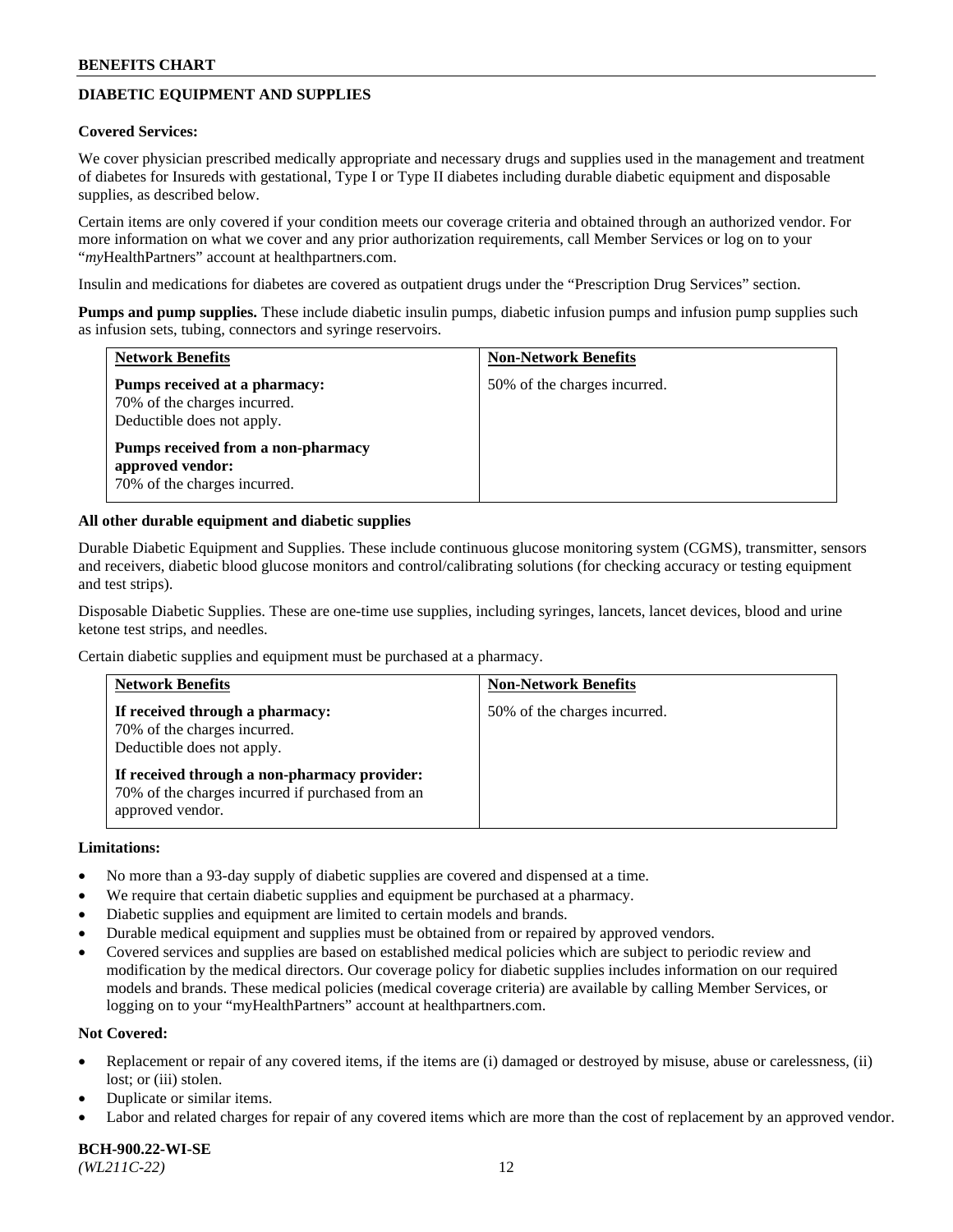- Batteries for monitors and equipment.
- Sales tax, mailing, delivery charges, service call charges.
- See "Services Not Covered" in the Certificate.

# **DIAGNOSTIC IMAGING SERVICES**

#### **Covered Services:**

We cover diagnostic imaging, when ordered by a provider and provided in a clinic or outpatient hospital facility.

For Network Benefits, non-emergent, scheduled outpatient Magnetic Resonance Imaging (MRI) and Computed Tomography (CT) must be provided at a designated facility. Your physician or facility will obtain or verify prior authorization for these services, as needed.

We cover services provided in a clinic or outpatient hospital facility. To see the benefit level for inpatient hospital or skilled nursing facility services, see benefits under "Inpatient Hospital and Skilled Nursing Facility Services".

#### **Outpatient magnetic resonance imaging (MRI) and computed tomography (CT)**

| <b>Network Benefits</b>      | <b>Non-Network Benefits</b>  |
|------------------------------|------------------------------|
| 70% of the charges incurred. | 50% of the charges incurred. |

#### **All other outpatient diagnostic imaging services**

#### **Services for illness or injury**

| Network Benefits             | <b>Non-Network Benefits</b>  |
|------------------------------|------------------------------|
| 70% of the charges incurred. | 50% of the charges incurred. |

#### **Preventive services (MRI/CT procedures are not considered preventive)**

Diagnostic imaging services associated with preventive services are covered at the benefit level shown in the "Preventive Services" section of this Benefits Chart.

#### **Not Covered:**

See "Services Not Covered" in the Certificate.

# **DURABLE MEDICAL EQUIPMENT, PROSTHETICS, ORTHOTICS AND SUPPLIES**

#### **Covered Services:**

We cover equipment and services, as described below.

We cover durable medical equipment and services, prosthetics, orthotics and supplies, subject to the limitations below, including certain disposable supplies and enteral feedings.

We cover external hearing aids, cochlear implants, and related treatment prescribed by a physician or by a licensed audiologist for Insureds under 18 years of age who have hearing loss.

We also cover basic hearing aids for Insureds age 18 or older for the correction of a hearing impairment.

Osseointegrated or bone-anchored hearing aids are only covered for Insureds who have hearing loss that is not correctable by any other procedure.

Hearing aids are limited to one basic, standard hearing aid for each ear every three years.

A basic hearing aid is defined as a hearing device that consists of a microphone, amplifier, volume control, battery and receiver, which is up to date using the latest technology. It does not include upgrades above and beyond the functionality of a basic hearing aid, including, but not limited to, hearing improvements for group settings, background noise, Bluetooth/remote control functionality, or extended warranties. Charges for upgrades above the cost of a basic, standard hearing aid are not covered.

Diabetic equipment and supplies are covered under the "Diabetic Equipment and Supplies" section.

**BCH-900.22-WI-SE**  *(WL211C-22)* 13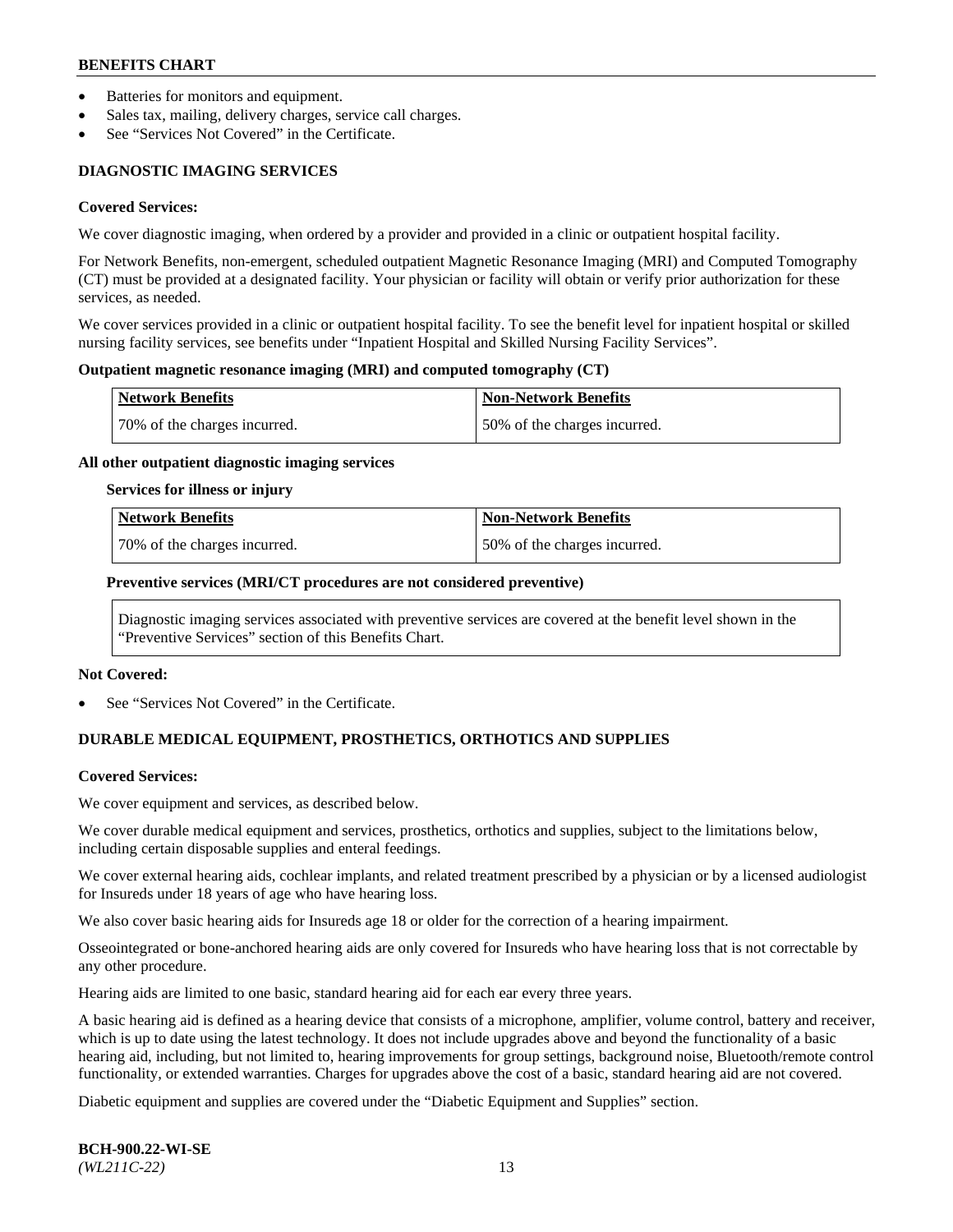#### **Special dietary treatment for phenylketonuria (PKU) if it meets our medical coverage criteria**

| Network Benefits                                           | <b>Non-Network Benefits</b>  |
|------------------------------------------------------------|------------------------------|
| 70% of the charges incurred.<br>Deductible does not apply. | 50% of the charges incurred. |

## **Oral amino acid based elemental formula if it meets our medical coverage criteria**

| Network Benefits             | <b>Non-Network Benefits</b>  |
|------------------------------|------------------------------|
| 70% of the charges incurred. | 50% of the charges incurred. |

#### **All other durable medical equipment, prosthetics, orthotics and supplies**

| <b>Network Benefits</b>      | <b>Non-Network Benefits</b>  |
|------------------------------|------------------------------|
| 70% of the charges incurred. | 50% of the charges incurred. |

#### **Limitations:**

Coverage of durable medical equipment is limited by the following:

- Payment will not exceed the cost of an alternate piece of equipment or service that is effective and medically necessary.
- For prosthetic benefits, other than oral appliances for cleft lip and cleft palate, payment will not exceed the cost of an alternate piece of equipment or service that is effective, medically necessary and enables Insureds to conduct standard activities of daily living.
- We reserve the right to determine if an item will be approved for rental vs. purchase.
- Durable medical equipment and supplies must be obtained from or repaired by approved vendors.
- Covered services and supplies are based on established medical policies which are subject to periodic review and modification by the medical or dental directors. Our medical policy for diabetic supplies includes information on our required models and brands. These medical policies (medical coverage criteria) are available by calling Member Services, or logging on to your "*my*HealthPartners" account a[t healthpartners.com.](http://www.healthpartners.com/)

## **Not Covered:**

Items which are not eligible for coverage include, but are not limited to:

- Replacement or repair of any covered items, if the items are (i) damaged or destroyed by misuse, abuse or carelessness, (ii) lost; or (iii) stolen.
- Duplicate or similar items.
- Labor and related charges for repair of any covered items which are more than the cost of replacement by an approved vendor.
- Sales tax, mailing, delivery charges, service call charges.
- Items which are primarily educational in nature or for hygiene, vocation, comfort, convenience or recreation.
- Communication aids or devices: equipment to create, replace or augment communication abilities including, but not limited to, speech processors, receivers, communication boards, or computer or electronic assisted communication.
- Implantable and osseointegrated or bone-anchored hearing aids and their fitting, except as specifically described in this Benefits Chart. This exclusion does not apply to cochlear implants.
- Eyeglasses, contact lenses and their fitting, measurement and adjustment, except as specifically described in this Benefits Chart.
- Hair prostheses (wigs).
- Household equipment which primarily has customary uses other than medical, such as, but not limited to, exercise cycles, air purifiers, central or unit air conditioners, water purifiers, non-allergenic pillows, mattresses or waterbeds.
- Household fixtures including, but not limited to, escalators or elevators, ramps, swimming pools and saunas.
- Modifications to the structure of the home including, but not limited to, wiring, plumbing or charges for installation of equipment.
- Vehicle, car or van modifications including, but not limited to, hand brakes, hydraulic lifts and car carrier.
- Rental equipment while owned equipment is being repaired by non-contracted vendors, beyond one month rental of medically necessary equipment.
- Other equipment and supplies, including but not limited to assistive devices, that we determine are not eligible for coverage.
- See "Services Not Covered" in the Certificate.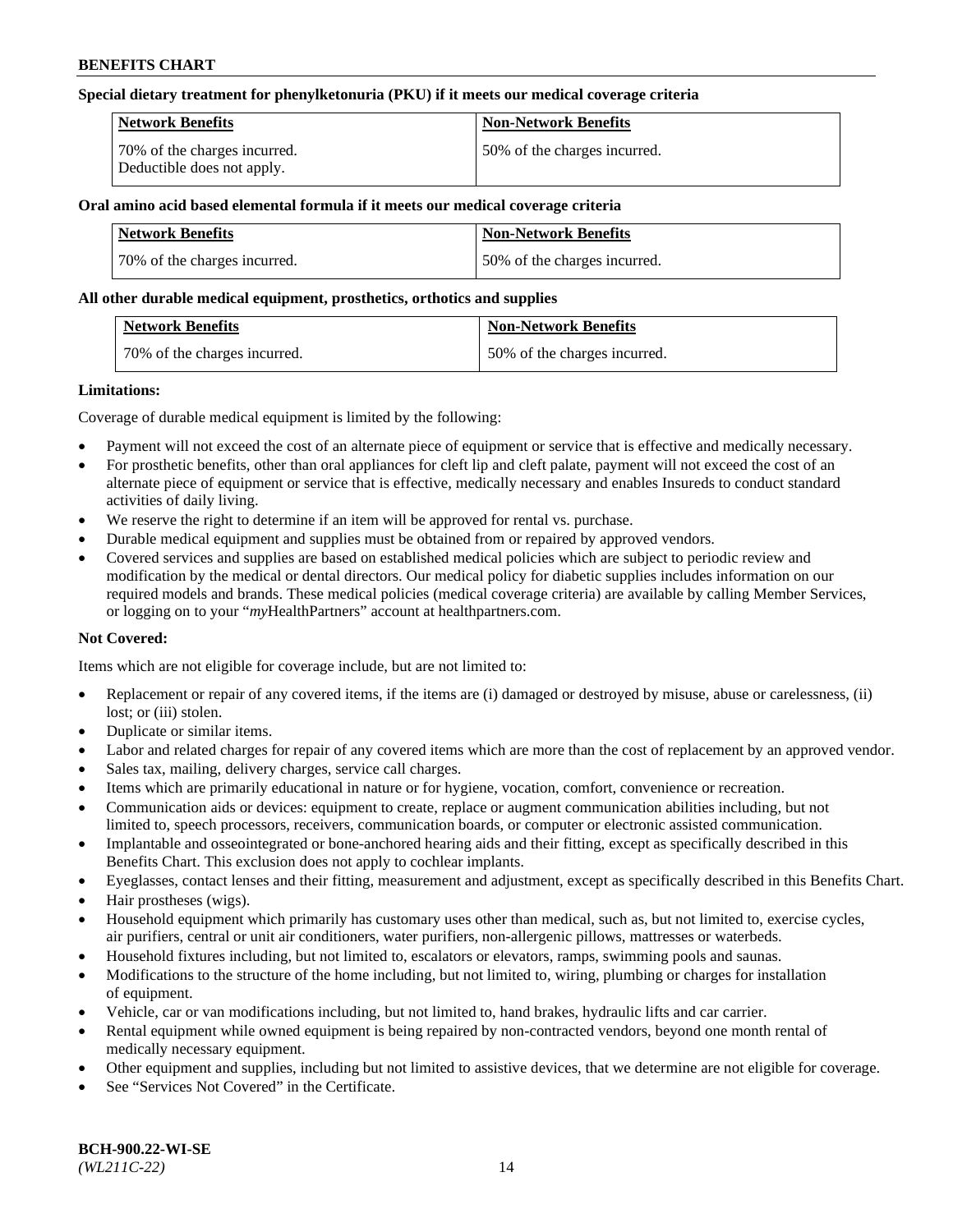# **EMERGENCY AND URGENTLY NEEDED CARE SERVICES**

# **Covered Services:**

We cover services for emergency care and urgently needed care if the services are otherwise eligible for coverage under the Certificate.

**Urgently needed care.** These are services to treat an unforeseen illness or injury that:

- are required in order to prevent a serious deterioration in your health; and
- cannot be delayed until the next available clinic or office hours.

| <b>Network Benefits</b>                                                                                                                                                                                                                                                                   | <b>Non-Network Benefits</b> |
|-------------------------------------------------------------------------------------------------------------------------------------------------------------------------------------------------------------------------------------------------------------------------------------------|-----------------------------|
| 70% of the charges incurred.                                                                                                                                                                                                                                                              | See Network Benefits.       |
| <b>First three visits</b>                                                                                                                                                                                                                                                                 |                             |
| The first three mental health and substance use disorder<br>treatment visits, urgent care visits, office visits,<br>convenience clinic visits, telephone visits and E-visits<br>(other than Virtuwell) combined in a calendar year are<br>covered at 100%, not subject to the deductible. |                             |
| Physician services are included; however, charges for<br>day treatment services, group visits, office procedures,<br>laboratory, radiology and other ancillary services are<br>not included and will be subject to the deductible and<br>coinsurance and/or copayment.                    |                             |

**Emergency care.** These are services to treat:

- the sudden, unexpected onset of illness or injury which, if left untreated or unattended until the next available clinic or office hours, would result in hospitalization; or
- a condition requiring professional health services immediately necessary to preserve life or stabilize health.

Emergency care includes emergency services as defined in Division BB, Title I, Section 102 of the Consolidated Appropriations Act of 2021.

When reviewing claims for coverage of emergency services, our medical director will take into consideration a reasonable layperson's belief that the circumstances required immediate medical care that could not wait until the next working day or next available clinic appointment.

#### **Emergency care in a hospital emergency room, including professional services of a physician**

| <b>Network Benefits</b>      | <b>Non-Network Benefits</b> |
|------------------------------|-----------------------------|
| 70% of the charges incurred. | See Network Benefits.       |

#### **Inpatient emergency care in a hospital**

| <b>Network Benefits</b>      | Non-Network Benefits  |
|------------------------------|-----------------------|
| 70% of the charges incurred. | See Network Benefits. |

## **Not Covered:**

See "Services Not Covered" in the Certificate.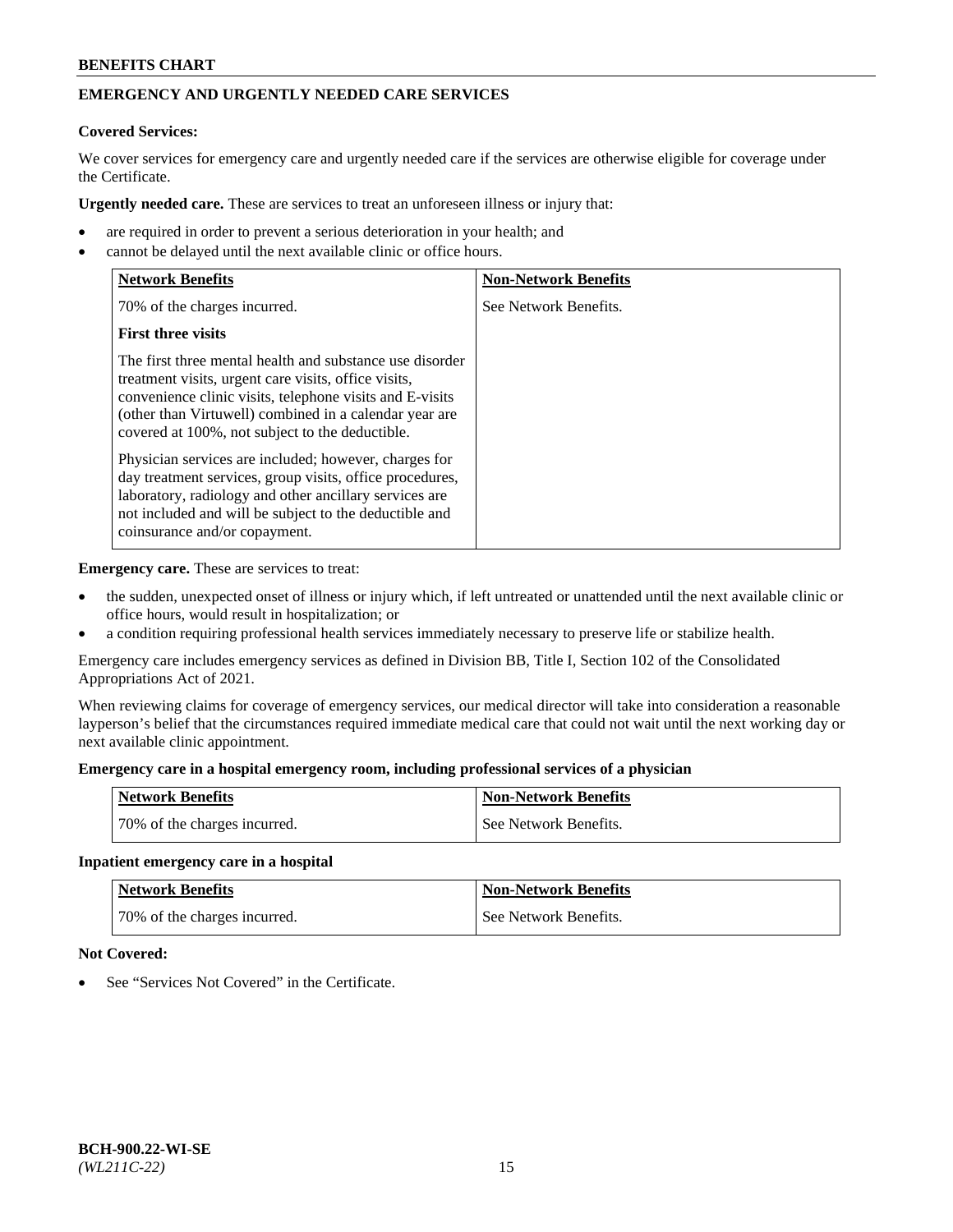# **GENE THERAPY**

## **Covered Services:**

We cover gene therapy treatment if it meets our medical coverage criteria.

| <b>Network Benefits</b>                                                                                                                                                                                 | <b>Non-Network Benefits</b> |
|---------------------------------------------------------------------------------------------------------------------------------------------------------------------------------------------------------|-----------------------------|
| Coverage level is same as corresponding Network<br>Benefits, depending on type of service provided such as<br>Office Visits for Illness or Injury, Inpatient or<br><b>Outpatient Hospital Services.</b> | No coverage.                |

## **Limitations:**

- Gene therapy must be provided by a designated provider.
- Specific types of gene therapy are limited to therapies and conditions specified in our medical coverage criteria.

# **Not Covered:**

See "Services Not Covered" in the Certificate.

# **HEALTH EDUCATION**

## **Covered Services:**

We cover education for preventive services and education for the management of chronic health problems (such as diabetes).

| <b>Network Benefits</b>                                     | <b>Non-Network Benefits</b>  |
|-------------------------------------------------------------|------------------------------|
| 100% of the charges incurred.<br>Deductible does not apply. | 50% of the charges incurred. |

#### **Not Covered:**

See "Services Not Covered" in the Certificate.

## **HOME-BASED COMPREHENSIVE HEALTH RISK ASSESSMENT**

## **Covered Services:**

If you meet our criteria for coverage, you may qualify for our home-based comprehensive health risk assessment program. The program covers a health assessment with a designated nurse practitioner.

| <b>Network Benefits</b>                                     | <b>Non-Network Benefits</b> |
|-------------------------------------------------------------|-----------------------------|
| 100% of the charges incurred.<br>Deductible does not apply. | No coverage.                |

## **Not Covered:**

See "Services Not Covered" in the Certificate.

## **HOME HEALTH SERVICES**

#### **Covered Services:**

We cover skilled nursing services, physical therapy, occupational therapy, speech therapy, respiratory therapy and other therapeutic services, non-routine prenatal and postnatal services, routine postnatal well child visits as described in our medical coverage criteria, phototherapy services for newborns, home health aide services and other eligible home health services when provided in your home, if you are homebound (i.e., unable to leave home without considerable effort due to a medical condition). Lack of transportation does not constitute homebound status. For phototherapy services for newborns and high risk prenatal services, supplies and equipment are included.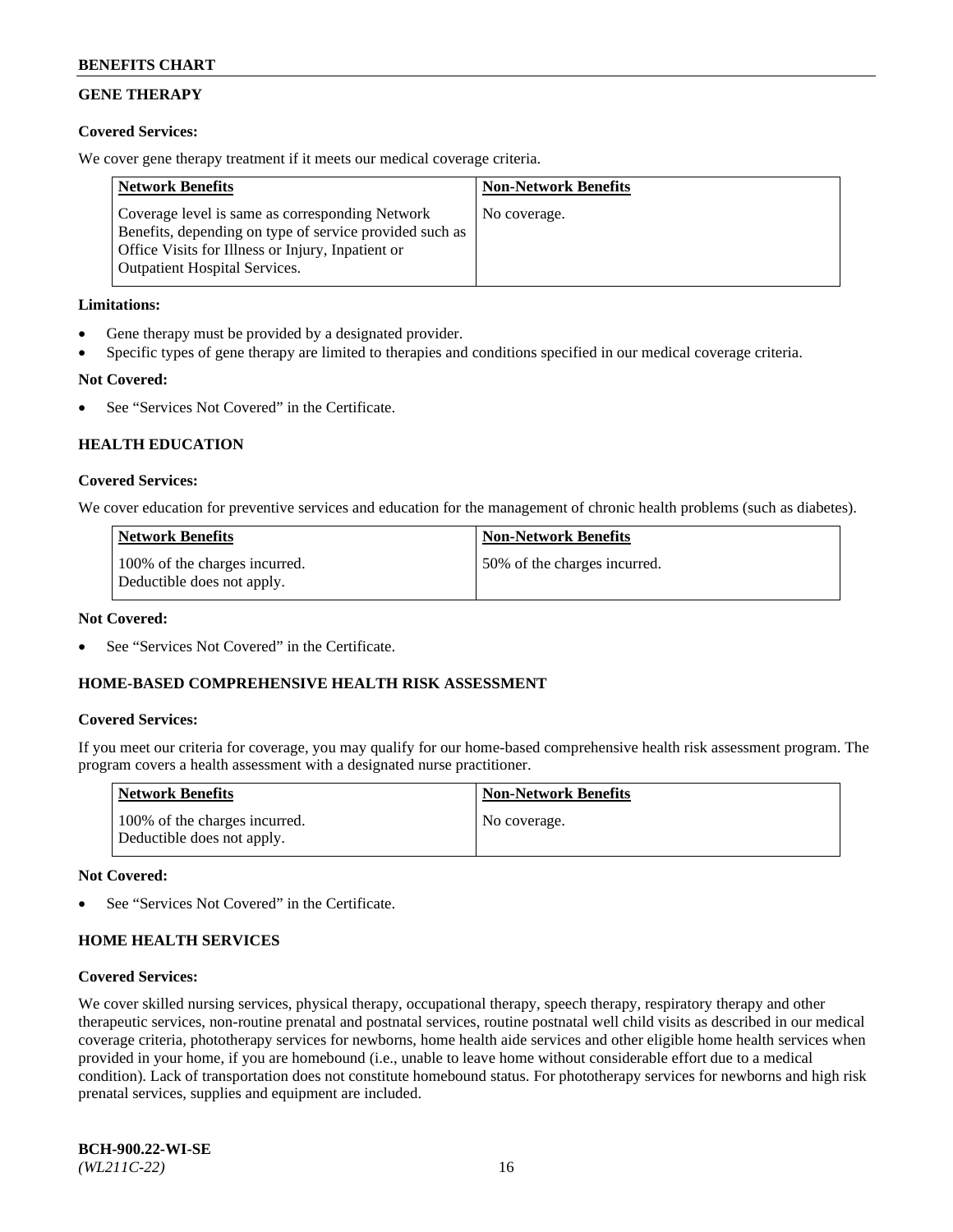We cover total parenteral nutrition/intravenous ("TPN/IV") therapy, equipment, supplies and drugs in connection with IV therapy. IV line care kits are covered under Durable Medical Equipment.

We cover palliative care benefits. Palliative care includes symptom management, education and establishing goals of care. We waive the requirement that you be homebound for a limited number of home visits for palliative care (as shown in this Benefits Chart), if you have a life-threatening, non-curable condition which has a prognosis of survival of two years or less. Additional palliative care visits are eligible under the home health services benefit if you are homebound and meet all other requirements defined in this section.

You do not need to be homebound to receive total parenteral nutrition/intravenous ("TPN/IV") therapy.

Home health services are eligible and covered only when:

- medically necessary; and
- provided as rehabilitative care, terminal care or maternity care; and
- ordered by a physician, and included in the written home care plan.

#### **Physical therapy, occupational therapy, speech therapy, respiratory therapy, home health aide services and palliative care**

| <b>Network Benefits</b>      | <b>Non-Network Benefits</b>  |
|------------------------------|------------------------------|
| 70% of the charges incurred. | 50% of the charges incurred. |

# **TPN/IV therapy, skilled nursing services, non-routine prenatal/postnatal services, and phototherapy**

| <b>Network Benefits</b>      | Non-Network Benefits         |
|------------------------------|------------------------------|
| 70% of the charges incurred. | 50% of the charges incurred. |

Each 24-hour visit (or shifts up to 24-hour visits) equals one visit and counts toward the Maximum visits for all other services shown below. Any visit that lasts less than 24 hours regardless of the length of the visit, will count as one visit toward the Maximum visits for all other services shown below. All visits must be medically necessary and benefit eligible.

#### **Routine postnatal well child visit**

| <b>Network Benefits</b>                                     | <b>Non-Network Benefits</b>  |
|-------------------------------------------------------------|------------------------------|
| 100% of the charges incurred.<br>Deductible does not apply. | 50% of the charges incurred. |

# **Maximum visits for palliative care**

If you are eligible to receive palliative care in the home and you are not homebound, there is a maximum of 12 visits per calendar year.

#### **Maximum visits for all services other than palliative care**

| Network Benefits             | <b>Non-Network Benefits</b>    |
|------------------------------|--------------------------------|
| 60 visits per calendar year. | 1 30 visits per calendar year. |

Each visit provided under the Network Benefits and Non-Network Benefits counts toward the maximums shown under both Maximum visits sections. The routine postnatal well child visits do not count toward the visit limit.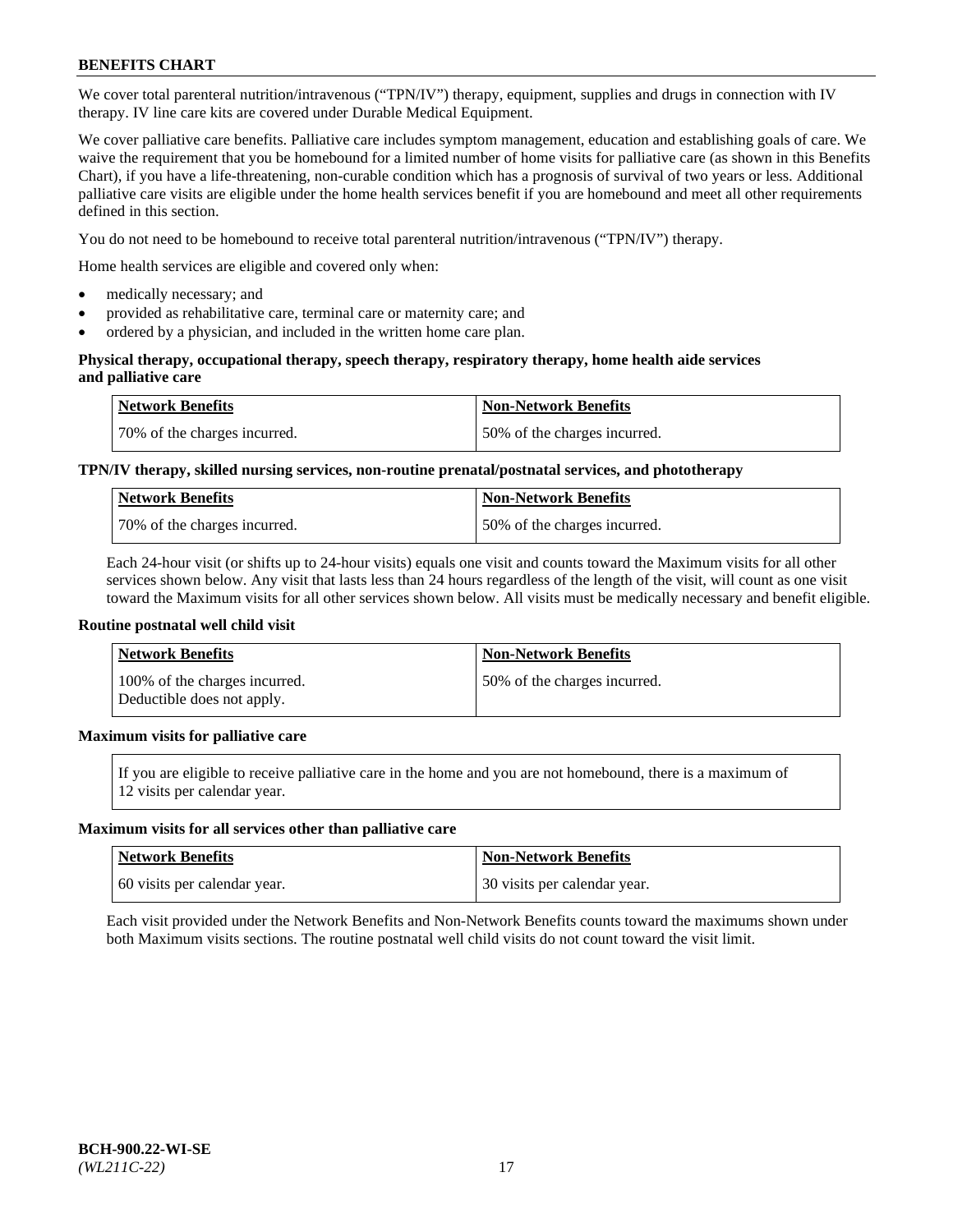## **Limitations:**

- Home health services are not provided as a substitute for a primary caregiver in the home or as relief (respite) for a primary caregiver in the home. We will not reimburse family members or residents in your home for the above services.
- A service shall not be considered a skilled nursing service merely because it is performed by, or under the direct supervision of, a licensed nurse. Where a service (such as tracheotomy suctioning or ventilator monitoring) or like services, can be safely and effectively performed by a non-medical person (or self-administered), without the direct supervision of a licensed nurse, the service shall not be regarded as a skilled nursing service, whether or not a skilled nurse actually provides the service. The unavailability of a competent person to provide a non-skilled service shall not make it a skilled service when a skilled nurse provides it. Only the skilled nursing component of so-called "blended" services (i.e. services which include skilled and non-skilled components) are covered under this Benefits Chart.

## **Not Covered:**

- Financial or legal counseling services.
- Housekeeping or meal services in your home.
- Private duty nursing services.
- Services provided by a family member or enrollee, or a resident in the enrollee's home.
- Vocational rehabilitation and recreational or educational therapy. Recreation therapy is therapy provided solely for the purpose of recreation, including, but not limited to: (a) requests for physical therapy or occupational therapy to improve athletic ability, and (b) braces or guards to prevent sports injuries.
- See "Services Not Covered" in the Certificate.

# **HOME HOSPICE SERVICES**

## **Applicable Definitions:**

**Part-time.** This is up to two hours of service per day, more than two hours is considered continuous care.

**Continuous Care.** This is from two to twelve hours of service per day provided by a registered nurse, licensed practical nurse, or home health aide, during a period of crisis in order to maintain a terminally ill patient at home.

**Appropriate Facility.** This is a nursing home, hospice residence, or other inpatient facility.

**Custodial Care Related to Hospice Services.** This means providing assistance in the activities of daily living and the care needed by a terminally ill patient which can be provided by primary caregiver (i.e., family member or friend) who is responsible for the patient's home care.

## **Covered Services:**

**Home hospice program.** We cover the services described below if you are terminally ill and accepted as a home hospice program participant. You must meet the eligibility requirements of the program, and elect to receive services through the home hospice program. The services will be provided in your home, with inpatient care available when medically necessary as described below. If you elect to receive hospice services, you do so in lieu of curative treatment for your terminal illness for the period you are enrolled in the home hospice program.

**Eligibility:** In order to be eligible to be enrolled in the home hospice program, you must: (1) be a terminally ill patient (prognosis of six months or less); (2) have chosen a palliative treatment focus (i.e., emphasizing comfort and supportive services rather than treatment attempting to cure the disease or condition); and (3) continue to meet the terminally ill prognosis as reviewed by our medical director or his or her designee over the course of care. You may withdraw from the home hospice program at any time.

**Eligible services:** Hospice services include the following services provided in accordance with an approved hospice treatment plan.

- Home health services:
	- o Part-time care provided in your home by an interdisciplinary hospice team (which may include a physician, nurse, social worker, and spiritual counselor) and medically necessary home health services are covered.
	- o One or more periods of continuous care in your home or in a setting which provides day care for pain or symptom management, when medically necessary, will be covered.
- Inpatient services: We cover medically necessary inpatient services.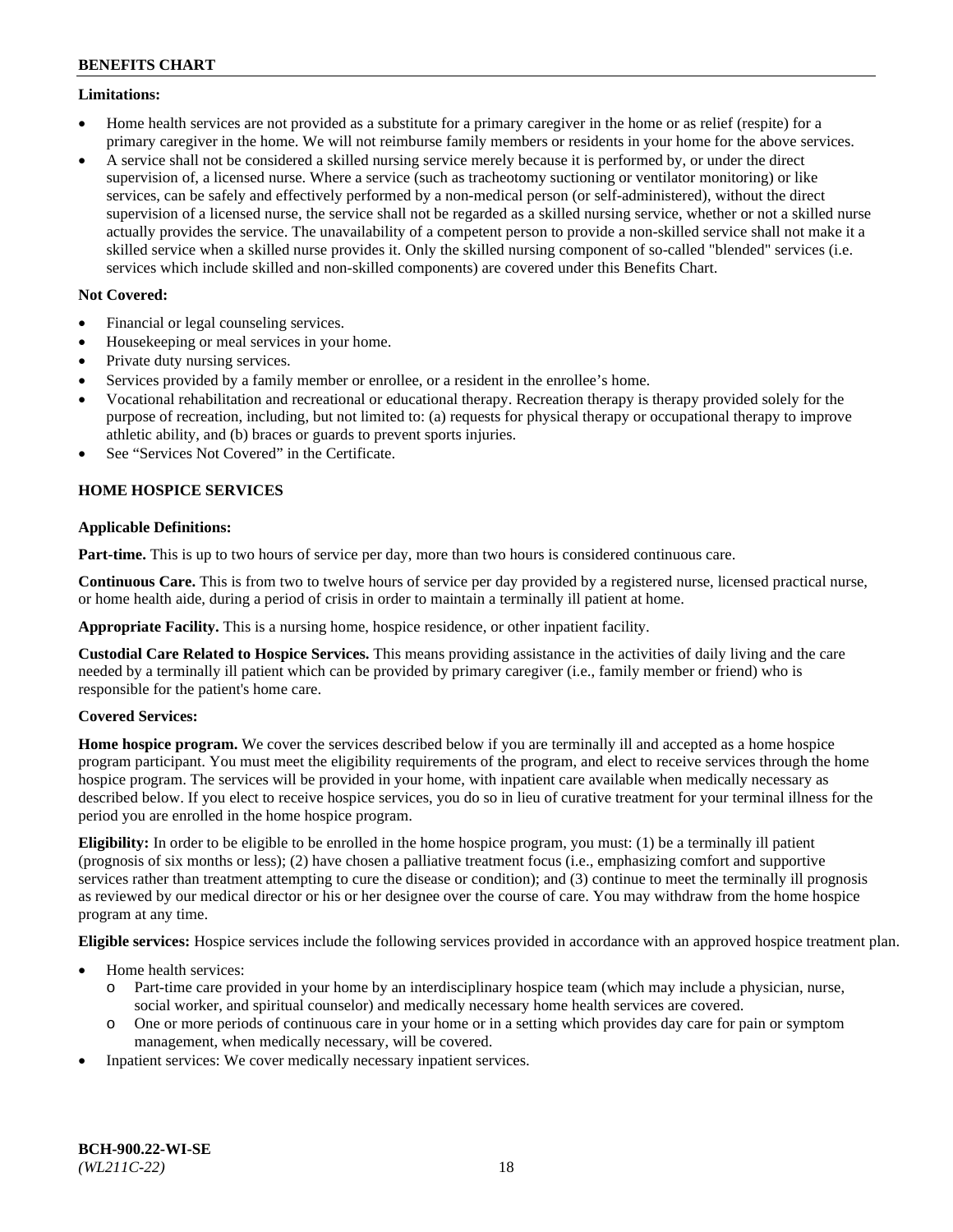- Other services:
	- o Respite care is covered for care in your home or in an appropriate facility, to give your primary caregivers (i.e., family members or friends) rest and/or relief when necessary in order to maintain a terminally ill patient at home.
	- o Medically necessary medications for pain and symptom management.
	- o Semi-electric hospital beds and other durable medical equipment are covered.
	- Emergency and non-emergency care is covered.

| Network Benefits             | Non-Network Benefits         |
|------------------------------|------------------------------|
| 70% of the charges incurred. | 50% of the charges incurred. |

Respite care is limited to 5 days per episode, and respite care and continuous care combined are limited to 30 days.

# **Not Covered:**

- Financial or legal counseling services.
- Housekeeping or meal services in your home.
- Custodial or maintenance care related to hospice services, whether provided in the home or in a nursing home.
- Any service not specifically described as covered services under this home hospice services benefits.
- Any services provided by members of your family or residents in your home.
- See "Services Not Covered" in the Certificate.

## **HOSPITAL AND SKILLED NURSING FACILITY SERVICES**

#### **Covered Services:**

We cover services as described below.

# **Medical or surgical hospital services**

**Inpatient hospital services:** We cover the following medical or surgical services, for the treatment of acute illness or injury, which require the level of care only provided in an acute care facility. These services must be authorized by a physician.

Inpatient hospital services include: room and board; the use of operating or maternity delivery rooms; intensive care facilities; newborn nursery facilities; general nursing care, anesthesia, laboratory and diagnostic imaging services, radiation therapy, physical therapy, prescription drugs or other medications administered during treatment, blood and blood products (unless replaced), and blood derivatives, and other diagnostic or treatment related hospital services; physician and other professional medical and surgical services provided while in the hospital, including gender confirmation surgery that meets medical coverage criteria.

We cover, following a vaginal delivery, a minimum of 48 hours of inpatient care for the mother and newborn child. We cover, following a caesarean section delivery, a minimum of 96 hours of inpatient care for the mother and newborn child.

Group health plans and health insurance issuers generally may not, under Federal law, restrict benefits for any hospital length of stay in connection with childbirth for the mother of newborn child to less than 48 hours following a vaginal delivery, or less than 96 hours following a caesarean section. However, Federal law generally does not prohibit the mother's or newborn's attending provider, after consulting with the mother, from discharging the mother or her newborn earlier than 48 hours (or 96 hours as applicable). In any case plans and issuers may not, under Federal law, require that a provider obtain authorization from the plan or the insurance issuer for prescribing a length of stay not in excess of 48 hours (or 96 hours).

| Network Benefits             | <b>Non-Network Benefits</b>  |
|------------------------------|------------------------------|
| 70% of the charges incurred. | 50% of the charges incurred. |

Each Insured's admission or confinement, including that of a newborn child, is separate and distinct from the admission or confinement of any other Insured.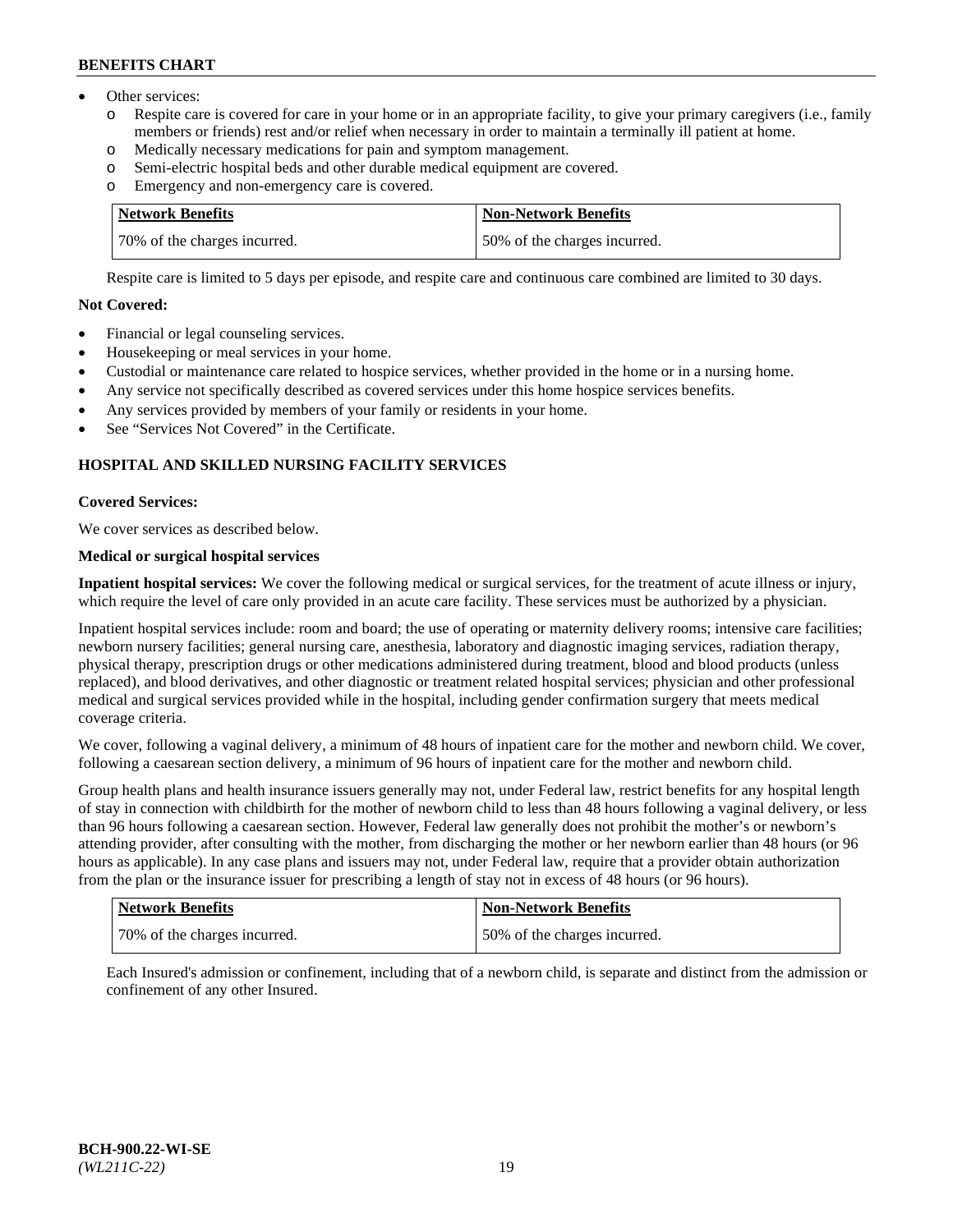**Outpatient hospital, ambulatory care or surgical facility services:** We cover the following medical and surgical services, for diagnosis or treatment of illness or injury on an outpatient basis. These services must be authorized by a physician.

Outpatient services include: use of operating rooms, maternity delivery rooms or other outpatient departments, rooms or facilities; and the following outpatient services: general nursing care, anesthesia, laboratory and diagnostic imaging services, radiation therapy, physical therapy, drugs administered during treatment, blood and blood products (unless replaced), and blood derivatives, and other diagnostic or treatment related outpatient services; physician and other professional medical and surgical services provided while an outpatient, including colonoscopies (starting at age 50, or under age 50 for people at high risk of colorectal cancer), and gender confirmation surgery that meets medical coverage criteria.

For Network Benefits, non-emergent, scheduled outpatient Magnetic Resonance Imaging (MRI) and Computed Tomography (CT) must be provided at a designated facility. Your physician or facility will obtain or verify prior authorization for these services, as needed.

To see the benefit level for diagnostic imaging services, laboratory services and physical therapy, see benefits under Diagnostic Imaging Services, Laboratory Services and Physical Therapy in this Benefits Chart.

| <b>Network Benefits</b>       | <b>Non-Network Benefits</b>  |
|-------------------------------|------------------------------|
| 170% of the charges incurred. | 50% of the charges incurred. |

#### **Skilled nursing facility care:**

We cover room and board, daily skilled nursing and related ancillary services for post-acute treatment and rehabilitative care of illness or injury that meets medical coverage criteria. Rehabilitation services are limited to services where significant measurable progress is expected to occur within a reasonable period of time.

| <b>Network Benefits</b> |                                              | <b>Non-Network Benefits</b>                  |
|-------------------------|----------------------------------------------|----------------------------------------------|
|                         | 70\% of the charges incurred.                | 50% of the charges incurred.                 |
|                         | Limited to a 30-day maximum per confinement. | Limited to a 30-day maximum per confinement. |

Each day of services provided under the Network Benefits and Non-Network Benefits, combined, applies toward the maximum shown above.

#### **Not Covered:**

- Services for items for personal convenience, such as television rental, are not covered.
- See "Services Not Covered" in the Certificate.

## **INFERTILITY DIAGNOSIS**

#### **Covered Services:**

We cover the diagnosis of infertility. These services include diagnostic procedures and tests provided in connection with an infertility evaluation, office visits and consultations to diagnose infertility.

| Network Benefits             | <b>Non-Network Benefits</b>  |
|------------------------------|------------------------------|
| 70% of the charges incurred. | 50% of the charges incurred. |

Coverage is limited to office visits and consultations to diagnose infertility. Treatment is not covered.

#### **Not Covered:**

- Infertility/fertility treatment, including, but not limited to, office visits, laboratory services, diagnostic imaging services and fertility drugs; reversal of sterilization; and sperm, ova or embryo acquisition, retrieval or storage; however, we cover office visits and consultations to diagnose infertility.
- Services related to the establishment of surrogate pregnancy and fees for a surrogate. However, pregnancy and maternity services are covered for an Insured under this Benefits Chart, including a surrogate pregnancy.
- See "Services Not Covered" in the Certificate.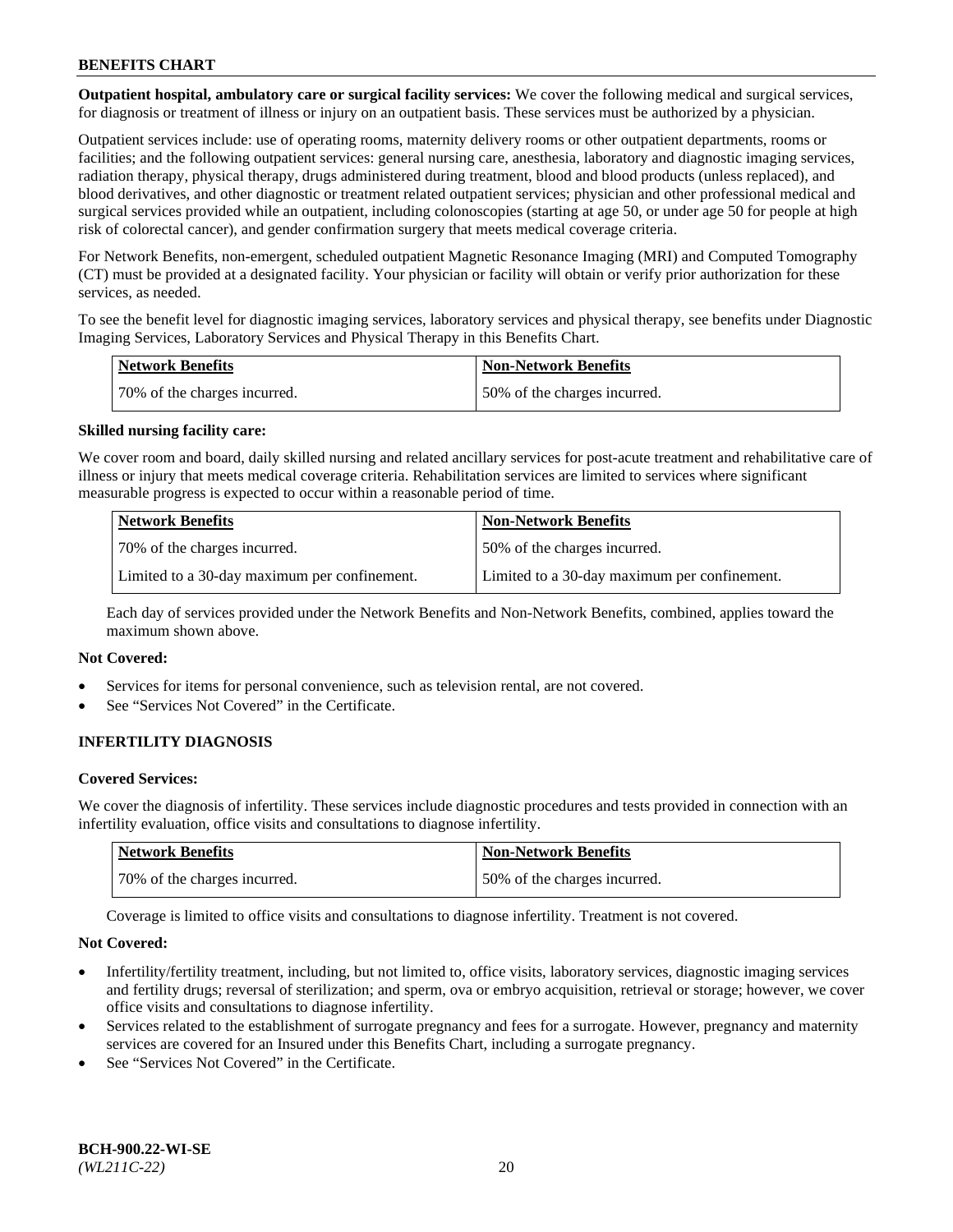# **LABORATORY SERVICES**

## **Covered Services:**

We cover laboratory tests when ordered by a provider and provided in a clinic or outpatient hospital facility. This includes blood tests to detect lead exposure in children between the ages of 6 months and 72 months.

To see the benefit level for inpatient hospital or skilled nursing facility services, see benefits under "Inpatient Hospital and Skilled Nursing Facility Services" in this Benefits Chart.

## **Prostate-specific antigen (PSA) testing**

| <b>Network Benefits</b>      | <b>Non-Network Benefits</b>  |
|------------------------------|------------------------------|
| 70% of the charges incurred. | 50% of the charges incurred. |

## **All other laboratory services**

## **Services for illness or injury**

| Network Benefits             | <b>Non-Network Benefits</b>  |
|------------------------------|------------------------------|
| 70% of the charges incurred. | 50% of the charges incurred. |

# **Preventive services**

Laboratory services associated with preventive services are covered at the benefit level shown in the "Preventive Services" section of this Benefits Chart.

#### **Not Covered:**

See "Services Not Covered" in the Certificate.

## **MASTECTOMY RECONSTRUCTION BENEFIT**

## **Covered Services:**

We cover reconstruction of the breast on which the mastectomy has been performed; surgery and reconstruction of the other breast to produce symmetrical appearance, and prostheses and physical complications of all stages of mastectomy, including lymphedemas.

| <b>Network Benefits</b>                               | <b>Non-Network Benefits</b>                           |
|-------------------------------------------------------|-------------------------------------------------------|
| Coverage level is same as corresponding Network       | Coverage level is same as corresponding Non-Network   |
| Benefits, depending on type of service provided, such | Benefits, depending on type of service provided, such |
| as Office Visits for Illness or Injury, Inpatient or  | as Office Visits for Illness or Injury, Inpatient or  |
| <b>Outpatient Hospital Services.</b>                  | <b>Outpatient Hospital Services.</b>                  |

## **Not Covered:**

See "Services Not Covered" in the Certificate.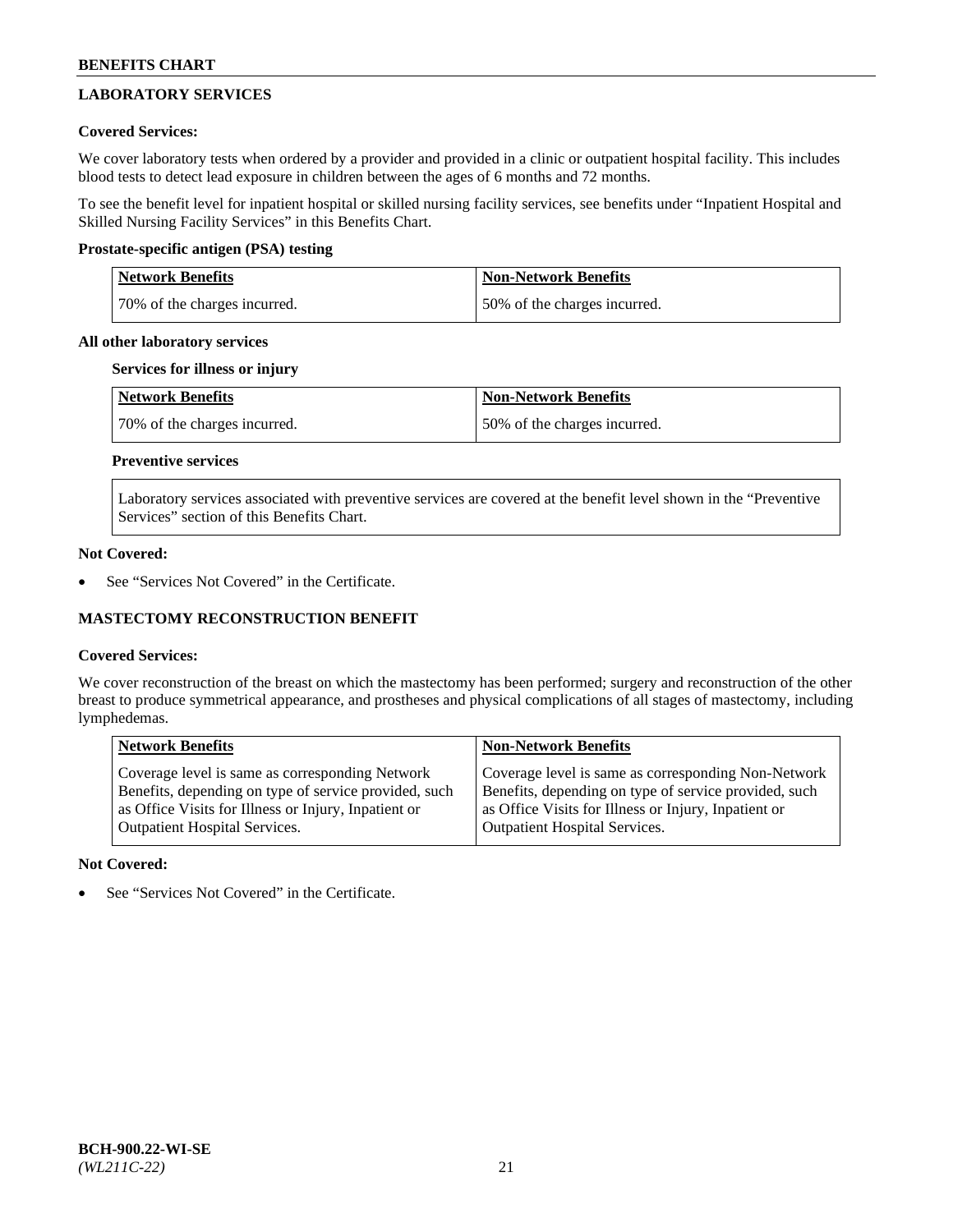# **MEDICATION THERAPY DISEASE MANAGEMENT PROGRAM**

#### **Covered Services:**

If you meet our criteria for coverage, you may qualify for our Medication Therapy Disease Management Program.

The program covers consultations with a designated Network pharmacist.

Covered services are based on established medical policies, which are subject to periodic review and modification by the medical directors. These medical policies (medical coverage criteria) are available by calling Member Services, or logging on to your "*my*HealthPartners" account at [healthpartners.com.](http://www.healthpartners.com/)

| <b>Network Benefits</b>                                     | <b>Non-Network Benefits</b> |
|-------------------------------------------------------------|-----------------------------|
| 100% of the charges incurred.<br>Deductible does not apply. | No coverage.                |

#### **Not Covered:**

See "Services Not Covered" in the Certificate.

# **OFFICE VISITS FOR ILLNESS OR INJURY**

#### **Covered Services:**

We cover the following when medically necessary: professional medical and surgical services and related supplies, including biofeedback, of physicians and other health care providers; blood and blood products (unless replaced) and blood derivatives.

We cover diagnosis and treatment of illness or injury to the eyes. Where contact or eye glass lenses are prescribed as medically necessary for the post-operative treatment of cataracts or for the treatment of aphakia, acute or chronic corneal pathology, or keratoconus, we cover the initial evaluation, lenses and fitting. Insureds must pay for lens replacement beyond the initial pair.

Services received via video, E-visit or telephone are covered under the "Telehealth/Telemedicine Services" section.

#### **Office visits**

| <b>Network Benefits</b>      | <b>Non-Network Benefits</b>  |
|------------------------------|------------------------------|
| 70% of the charges incurred. | 50% of the charges incurred. |

#### **Convenience clinics**

| Network Benefits             | <b>Non-Network Benefits</b>  |
|------------------------------|------------------------------|
| 70% of the charges incurred. | 50% of the charges incurred. |

#### **First three visits**

The first three mental health and substance use disorder treatment visits, urgent care visits, office visits, convenience clinic visits, telephone visits and E-visits (other than Virtuwell) combined in a calendar year are covered at 100%, not subject to the deductible.

Physician services are included; however, charges for day treatment services, group visits, office procedures, laboratory, radiology and other ancillary services are not included and will be subject to the deductible and coinsurance and/or copayment.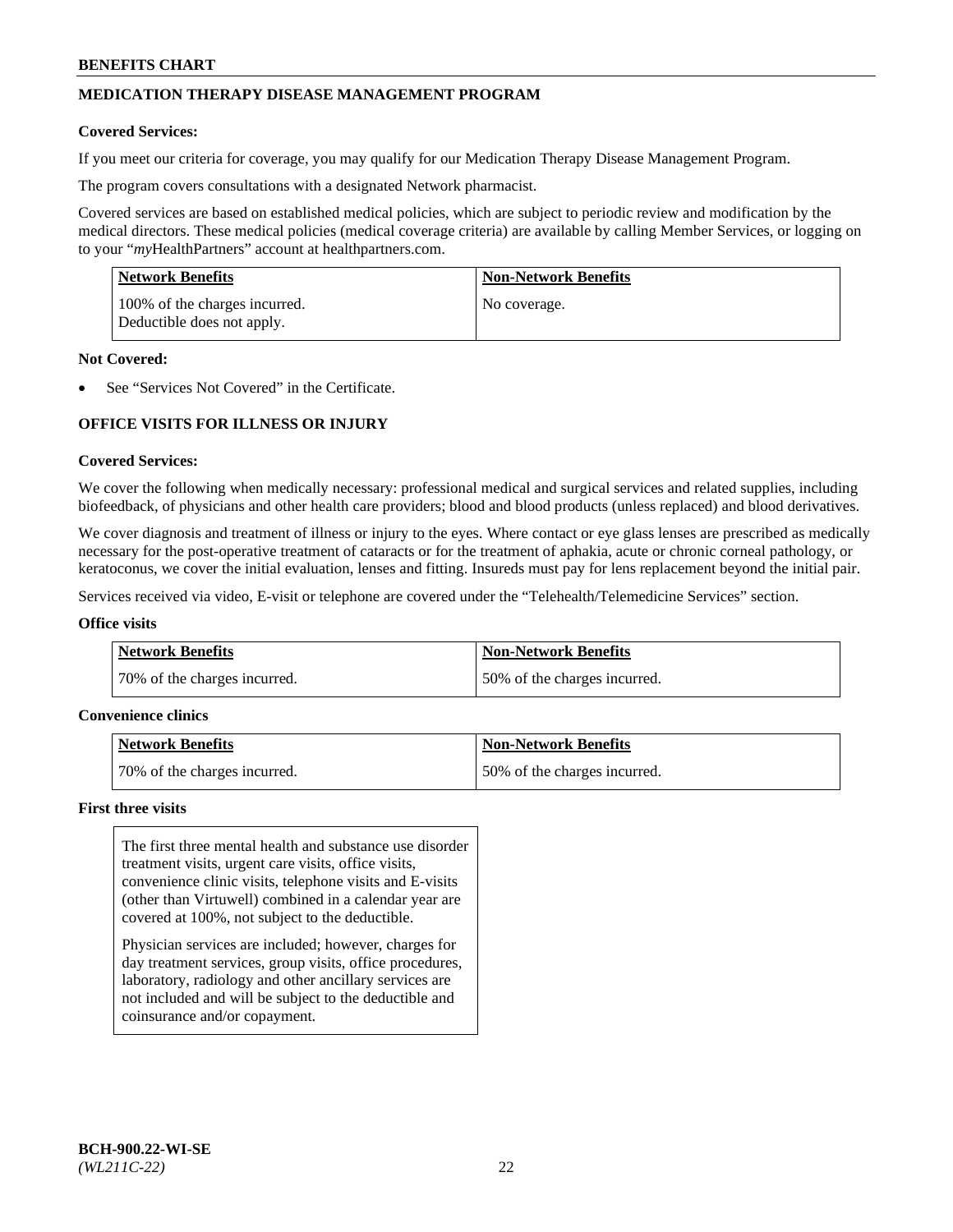#### **Injections administered in a physician's office, other than immunizations**

#### **Allergy injections**

| <b>Network Benefits</b>      | Non-Network Benefits         |
|------------------------------|------------------------------|
| 70% of the charges incurred. | 50% of the charges incurred. |

#### **All other injections**

| <b>Network Benefits</b>      | <b>Non-Network Benefits</b>  |
|------------------------------|------------------------------|
| 70% of the charges incurred. | 50% of the charges incurred. |

#### **Not Covered:**

- Court ordered treatment, except as described in this Benefits Chart. Any resulting court ordered treatment for mental health services will be subject to the Certificate's requirement for medical necessity.
- See "Services Not Covered" in the Certificate.

## **PEDIATRIC EYEWEAR**

#### **Covered Services:**

We cover pediatric eyewear for children.

Routine eye exams are covered under the "Preventive Services" section.

| <b>Network Benefits</b>      | <b>Non-Network Benefits</b> |
|------------------------------|-----------------------------|
| 70% of the charges incurred. | No coverage.                |

#### **Limitations:**

- Coverage under this provision will continue until the end of the month in which the child turns age 19.
- Limited to one of the following per calendar year:
	- o one pair of eyeglasses including one set of prescription lenses, frames from our designated eyewear collection and anti-scratch coating; or
	- o one pair of non-disposable contact lenses; or
	- o a one-year supply of disposable contact lenses.
- Contact lens fittings are limited to two per calendar year.

## **Not Covered:**

- Frames that are not included in our designated eyewear collection. However, one pair of lenses will be covered if an Insured chooses frames outside our designated eyewear collection.
- More than one pair of lenses or frames or non-disposable contacts per calendar year, regardless of the reason. This includes replacement of eyeglasses or contact lenses due to loss, breakage, theft, or change in prescription.
- Safety glasses or goggles for sports or vocational reasons.
- Upgrades including, but not limited to, UV protection and no-line multifocal lenses.
- See "Services Not Covered" in the Certificate.

## **PHYSICAL THERAPY, OCCUPATIONAL THERAPY, SPEECH THERAPY AND OTHER SPECIFIED THERAPIES**

## **Covered Services:**

We cover the following physical therapy, occupational therapy and speech therapy services:

- Medically necessary rehabilitative care to correct the effects of illness or injury.
- Habilitative care rendered for congenital, developmental or medical conditions which have significantly limited the successful initiation of normal speech and normal motor development.

Massage therapy which is performed in conjunction with other treatment/modalities by a physical or occupational therapist is part of a prescribed treatment plan and is not billed separately is covered.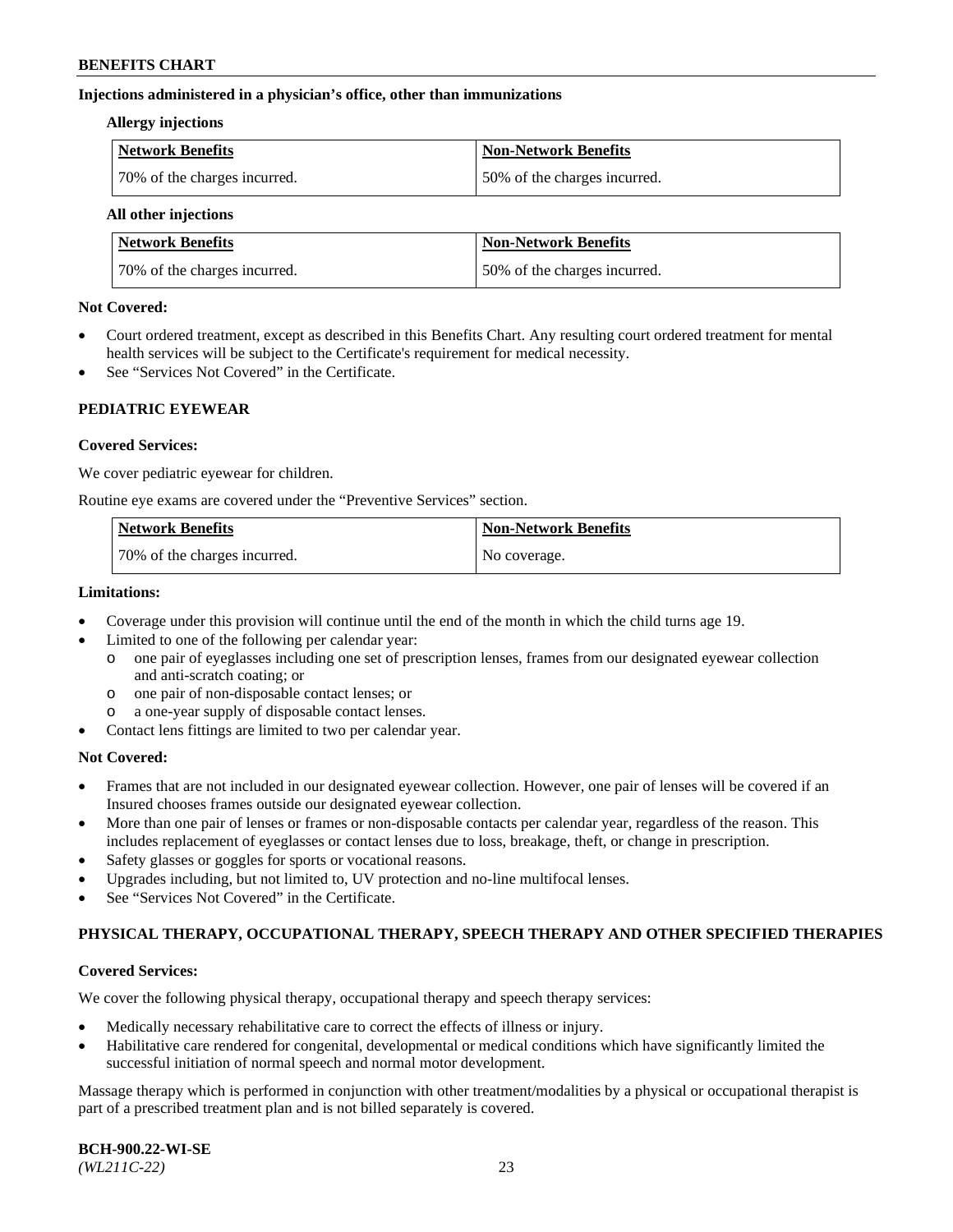We cover services provided in a clinic. To see the benefit level for inpatient hospital or skilled nursing facility services, see benefits under "Inpatient Hospital and Skilled Nursing Facility Services".

## **Rehabilitative care**

| <b>Network Benefits</b>                                                                       | <b>Non-Network Benefits</b>                                                                   |
|-----------------------------------------------------------------------------------------------|-----------------------------------------------------------------------------------------------|
| 70% of the charges incurred.                                                                  | 50% of the charges incurred.                                                                  |
| Physical, Occupational and Speech Therapy are<br>limited to 20 visits each per calendar year. | Physical, Occupational and Speech Therapy are<br>limited to 20 visits each per calendar year. |

#### **In addition to the services provided above, we cover a minimum of:**

- 20 visits per calendar year for pulmonary rehabilitation.
- 36 visits per calendar year for cardiac rehabilitation.
- 30 visits per calendar year for post-cochlear implant aural therapy.
- 20 visits per calendar year for cognitive rehabilitation.

The maximum number of visits is combined for Network Benefits and Non-Network Benefits.

## **Habilitative services**

| <b>Network Benefits</b>                                                                       | <b>Non-Network Benefits</b>                                                                   |
|-----------------------------------------------------------------------------------------------|-----------------------------------------------------------------------------------------------|
| 70% of the charges incurred.                                                                  | 50% of the charges incurred.                                                                  |
| Physical, Occupational and Speech Therapy are<br>limited to 20 visits each per calendar year. | Physical, Occupational and Speech Therapy are<br>limited to 20 visits each per calendar year. |

The maximum number of visits is combined for Network Benefits and Non-Network Benefits.

## **Not Covered:**

- Massage therapy for the purpose of comfort or convenience of the Insured.
- See "Services Not Covered" in the Certificate.

# **PRE-DIABETES DISEASE MANAGEMENT PROGRAM**

## **Covered Services:**

If you meet criteria for coverage, you may qualify for the Pre-Diabetes Disease Management Program through Omada Health. The program covers group health coaching which focuses on weight loss, exercise, behavior modification and health education at select locations determined by the plan.

| <b>Network Benefits</b>                                     | <b>Non-Network Benefits</b> |
|-------------------------------------------------------------|-----------------------------|
| 100% of the charges incurred.<br>Deductible does not apply. | Not applicable.             |

## **Not Covered:**

See "Services Not Covered" in the Certificate.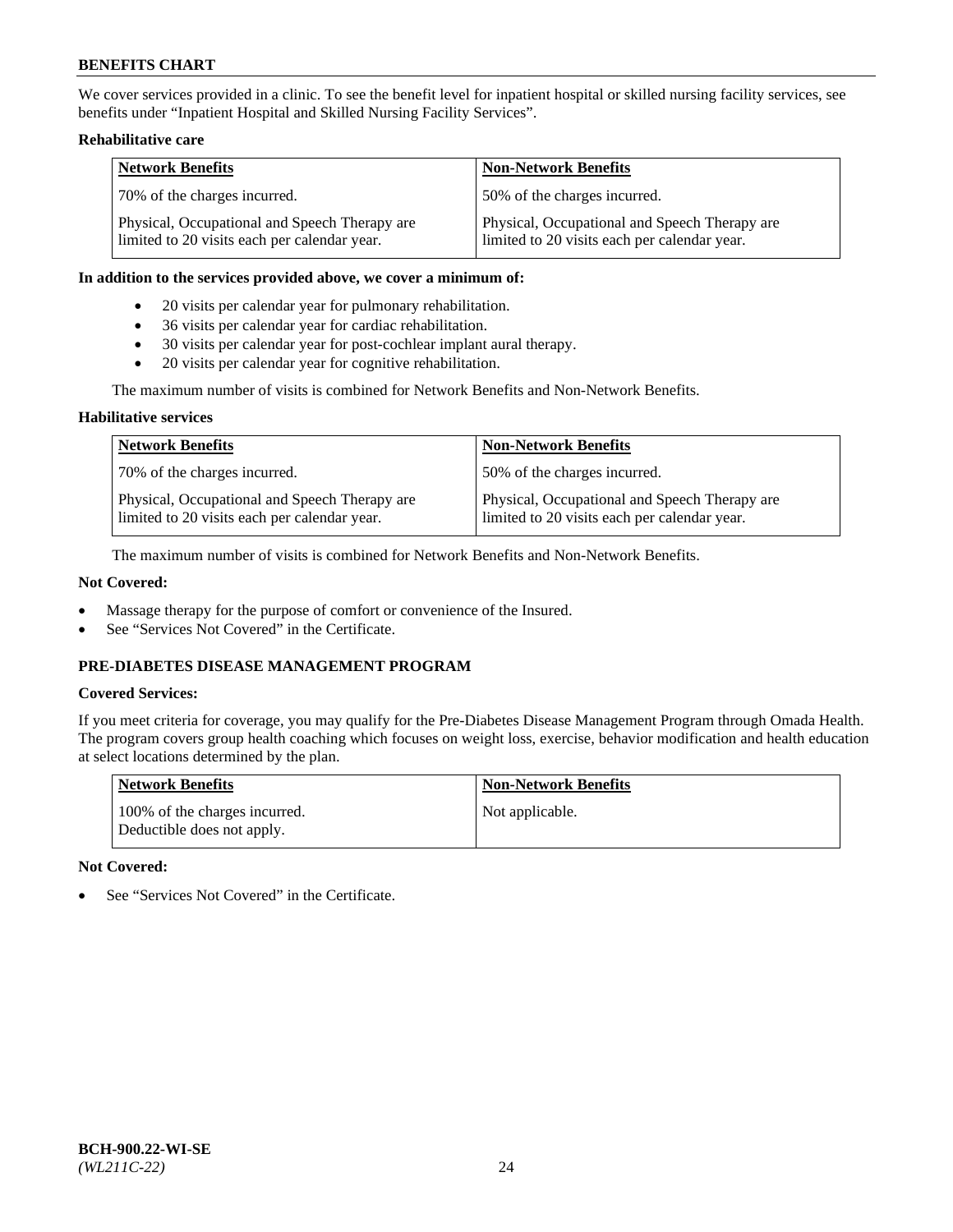# **PRESCRIPTION DRUG SERVICES**

#### **Covered Services:**

We cover prescription drugs and medications that can be self-administered or are administered in a physician's office.

We will refill a prescription for eye drops covered under this Benefits Chart if the Insured requests a refill and the original prescription specified that additional quantities would be needed, providing the refill request does not exceed the quantities needed, and the following conditions are met:

- If the Insured requests a 30-day refill supply, the request must be made between 22 and 30 days of the later of (a) the original date that the prescription was distributed to the Insured or (b) the date that the most recent refill was distributed to the Insured; or
- If the Insured requests a 90-day refill supply, the request must be made between 67 and 90 days of the later of (a) the original date that the prescription was distributed to the Insured or (b) the date that the most recent refill was distributed to the Insured.

#### **For Network Benefits, drugs and medications must be obtained at a Network pharmacy.**

#### **If a copayment is required, you must pay one copayment for each 31-day supply, or portion thereof.**

# **Outpatient drugs (except as specified below)**

| <b>Network Benefits</b>                                                                                                                                                                                           | <b>Non-Network Benefits</b>  |
|-------------------------------------------------------------------------------------------------------------------------------------------------------------------------------------------------------------------|------------------------------|
| 100% of the charges incurred, subject to a copayment of<br>\$5 for generic low cost formulary drugs and 100% of<br>the charges incurred, subject to a copayment of \$25 for<br>generic high cost formulary drugs. | 50% of the charges incurred. |
| Brand name formulary drugs are covered at 100% of the<br>charges incurred, subject to a copayment of \$60.                                                                                                        |                              |
| In no event will your cost for a formulary insulin drug<br>exceed \$25.                                                                                                                                           |                              |
| Non-formulary drugs are covered at 100% of the<br>charges incurred, subject to a copayment of \$150.                                                                                                              |                              |
| Deductible does not apply.                                                                                                                                                                                        |                              |

**Oral chemotherapy drugs** are included on the specialty drug list. However, you pay the applicable outpatient drug copayment. As required by Wisconsin law, your maximum copayment will not be more than \$100 per prescription for a 31-day supply.

## **Mail order drugs**

| <b>Network Benefits</b>                                                                                                                                                         | <b>Non-Network Benefits</b>                                                                                                |
|---------------------------------------------------------------------------------------------------------------------------------------------------------------------------------|----------------------------------------------------------------------------------------------------------------------------|
| For your convenience, you may also get up to a<br>93-day supply of outpatient prescription drugs that<br>can be self-administered through the designated mail<br>order service. | Mail order drugs are only available through the<br>designated mail order service.<br>See Network Mail Order Drugs Benefit. |
| Specialty drugs are not available through the mail<br>order service.                                                                                                            |                                                                                                                            |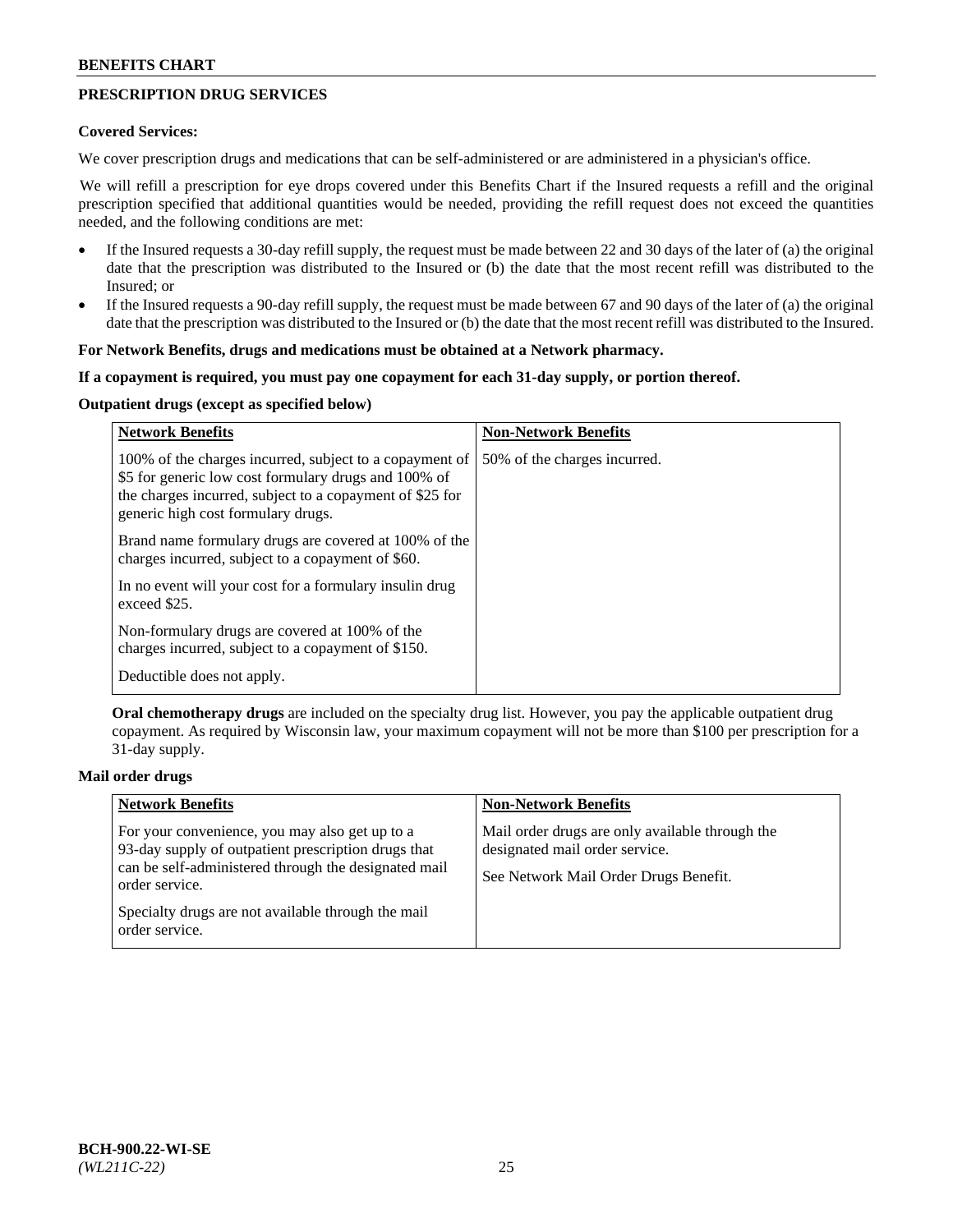# **Specialty drugs which are self-administered**

| <b>Network Benefits</b>                                                                                              | <b>Non-Network Benefits</b> |
|----------------------------------------------------------------------------------------------------------------------|-----------------------------|
| 80% of the charges incurred.<br>Deductible does not apply.                                                           | No coverage.                |
| Specialty drugs are limited to drugs on the<br>specialty drug list and must be obtained from a<br>designated vendor. |                             |

**Oral chemotherapy drugs** are included on the specialty drug list. However, you pay the applicable outpatient drug copayment. As required by Wisconsin law, your maximum copayment will not be more than \$100 per prescription for a 31-day supply.

## **Tobacco cessation drugs. All FDA approved tobacco cessation drugs are covered.**

| <b>Network Benefits</b>                                     | <b>Non-Network Benefits</b>  |
|-------------------------------------------------------------|------------------------------|
| 100% of the charges incurred.<br>Deductible does not apply. | 50% of the charges incurred. |

## **Contraceptive drugs**

| <b>Network Benefits</b>                                                                                                                                         | <b>Non-Network Benefits</b>  |
|-----------------------------------------------------------------------------------------------------------------------------------------------------------------|------------------------------|
| 100% of the charges incurred for formulary drugs.<br>Deductible does not apply.                                                                                 | 50% of the charges incurred. |
| If a physician requests that a non-formulary<br>contraceptive drug be dispensed as written, the drug<br>will be covered at 100%, not subject to the deductible. |                              |

**ACA preventive medications.** We cover preventive medications currently recommended by USPSTF with an A or B rating if they are prescribed by your medical provider and they are listed on our Commercial ACA Preventive Drug List. Preventive medications are subject to periodic review and modification. Changes would be effective in accordance with the federal rules and reflected in our current medical coverage criteria for preventive care services.

| <b>Network Benefits</b>                                     | <b>Non-Network Benefits</b>  |
|-------------------------------------------------------------|------------------------------|
| 100% of the charges incurred.<br>Deductible does not apply. | 50% of the charges incurred. |

**Limitations:**

- Certain drugs may require prior authorization as indicated on the formulary. HealthPartners may require prior authorization for the drug and also the site where the drug will be provided. Certain drugs are subject to our utilization review process and quantity limits.
- Certain non-formulary drugs require prior authorization. In addition, certain drugs may be subject to any quantity limits applied as part of our trial program. The trial drug program applies to new prescriptions for certain drugs which have high toxicity, low tolerance, high costs and/or high potential for waste. Trial drugs are indicated on the formulary and/or the specialty drug list. Your first fill of a trial drug may be limited to less than a month supply. If the drug is well tolerated and effective, you will receive the remainder of your first month supply.
- If an Insured requests a brand name drug when there is a generic equivalent, the brand name drug will be covered up to the charge that would apply to the generic drug, minus any required copayment. If a physician requests that a brand name drug be dispensed as written, the drug will be paid at the non-formulary benefit.
- We may require insureds to try over-the-counter (OTC) drug alternatives before approving more costly formulary prescription drugs.
- Unless otherwise specified in the "Prescription Drug Services" section, you may receive up to a 31-day supply per prescription.
- A 93-day supply will be covered and dispensed only at pharmacies that participate in our extended day supply program.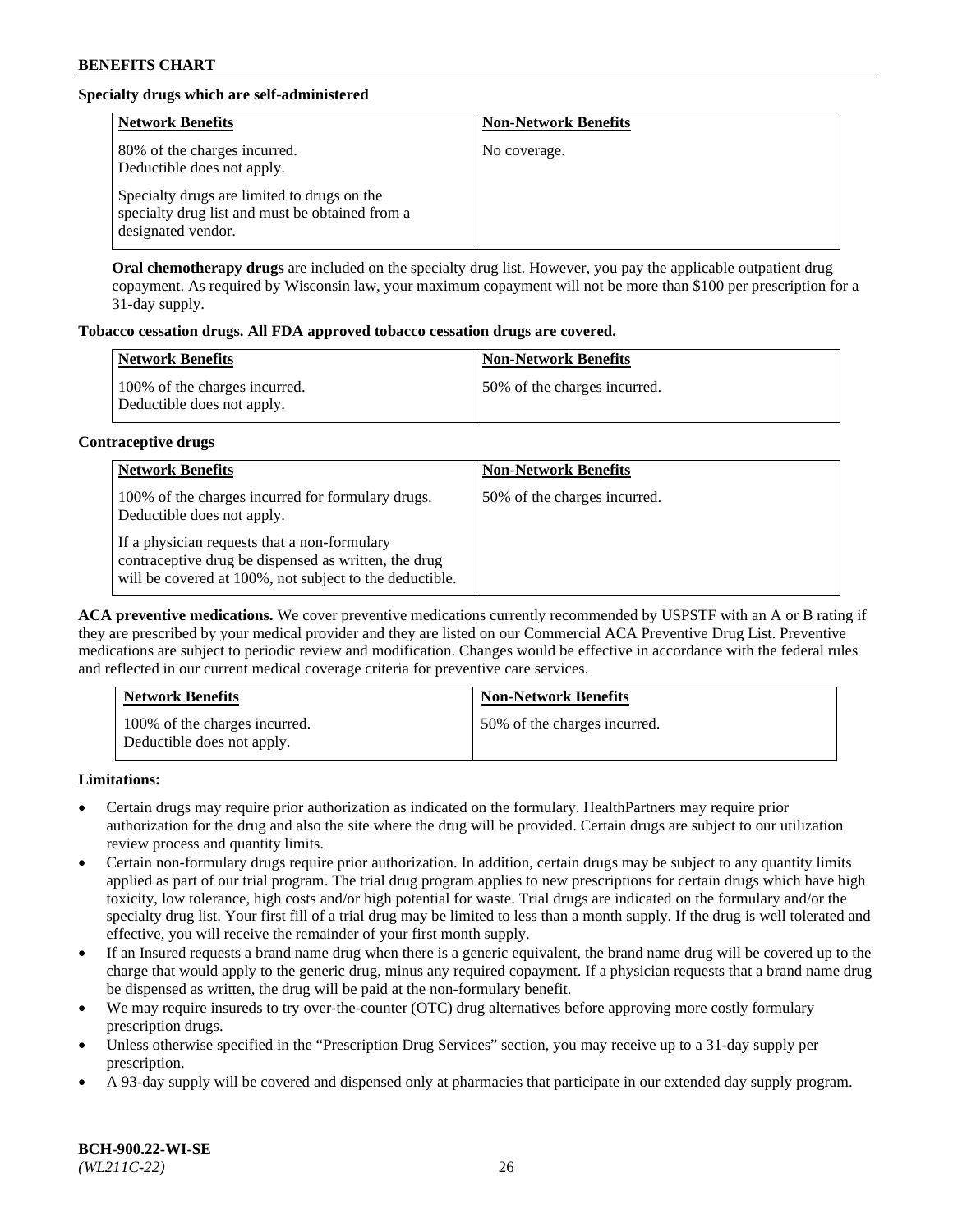- New prescriptions to treat certain chronic conditions are limited to a 31-day supply.
- No more than a 31-day supply of specialty drugs will be covered and dispensed at a time, unless it is a manufacturer supplied drug that cannot be split that supplies the insured with more than a 31-day supply.

**Not Covered:**Replacement of prescription drugs, medications, equipment and supplies due to loss, damage or theft.

- Nonprescription (over-the-counter) drugs or medications, including, but not limited to, vitamins, supplements, homeopathic remedies, and non-FDA approved drugs, unless listed on the formulary and prescribed by a physician or legally authorized health care provider under applicable state and federal law. This exclusion does not include over-thecounter contraceptives for women as allowed under the Affordable Care Act when the Insured obtains a prescription for the item. In addition, if the Insured obtains a prescription, this exclusion does not include aspirin to prevent cardiovascular disease for men and women of certain ages; folic acid supplements for women who may become pregnant; fluoride chemoprevention supplements for children without fluoride in their water source; and iron supplements for children ages 6-12 months who are at risk for anemia.
- All drugs for the treatment of sexual dysfunction.
- All drugs for the treatment of growth deficiency.
- Fertility drugs.
- Medical cannabis.
- Drugs on the Excluded Drug List. The Excluded Drug List includes select drugs within a therapy class that are not eligible for coverage. This includes drugs that may be excluded for certain indications. The Excluded Drug List is available at [healthpartners.com.](http://www.healthpartners.com/)
- Drugs that are newly approved by the FDA until they are reviewed and approved by HealthPartners Pharmacy and Therapeutics Committee.
- Medical devices approved by the FDA will not be covered under the "Prescription Drug Services" section unless they are on our formulary. Covered medical devices are generally submitted and reimbursed under your medical benefits.
- See "Services Not Covered" in the Certificate.

## **PREVENTIVE SERVICES**

#### **Applicable Definitions:**

**Routine Preventive Services** are routine health care services that include screenings, check-ups and counseling to prevent illness, disease or other health problems before symptoms occur.

**Diagnostic Services** are services to help a provider understand your symptoms, diagnose illness and decide what treatment may be needed. They may be the same services that are listed as preventive services, but they are being used as diagnostic services. Your provider will determine if these services are preventive or diagnostic. These services are not preventive if received as part of a visit to diagnose, manage or maintain an acute or chronic medical condition, illness or injury. When that occurs, unless otherwise indicated below, standard deductibles, copayments or coinsurance apply.

#### **Covered Services:**

We cover preventive services that meet any of the requirements under the Affordable Care Act (ACA) shown in the bulleted items below. These preventive services are covered at 100% under the Network Benefits with no deductible, copayments or coinsurance. (If a preventive service is not required by the ACA and it is covered at a lower benefit level, it will be specified below.) Preventive benefits mandated under the ACA are subject to periodic review and modification. Changes would be effective in accordance with the federal rules. Preventive services mandated by the ACA include:

- Evidence-based items or services that have in effect a rating of A or B in the current recommendations of the United States Preventive Services Task Force with respect to the individual;
- Immunizations for routine use in children, adolescents, and adults that have in effect a recommendation from the Advisory Committee on Immunization Practices of the Centers for Disease Control and Prevention with respect to the individual;
- With respect to infants, children, and adolescents, evidence-informed preventive care and screenings provided for in comprehensive guidelines supported by the Health Resources and Services Administration; and
- With respect to women, preventive care and screenings provided for in comprehensive guidelines supported by the Health Resources and Services Administration.

Covered services are based on established medical policies, which are subject to periodic review and modification by the medical or dental directors. These medical policies (medical coverage criteria) are available by calling Member Services, or logging on to your "*my*HealthPartners" account at [healthpartners.com.](https://www.healthpartners.com/hp/index.html)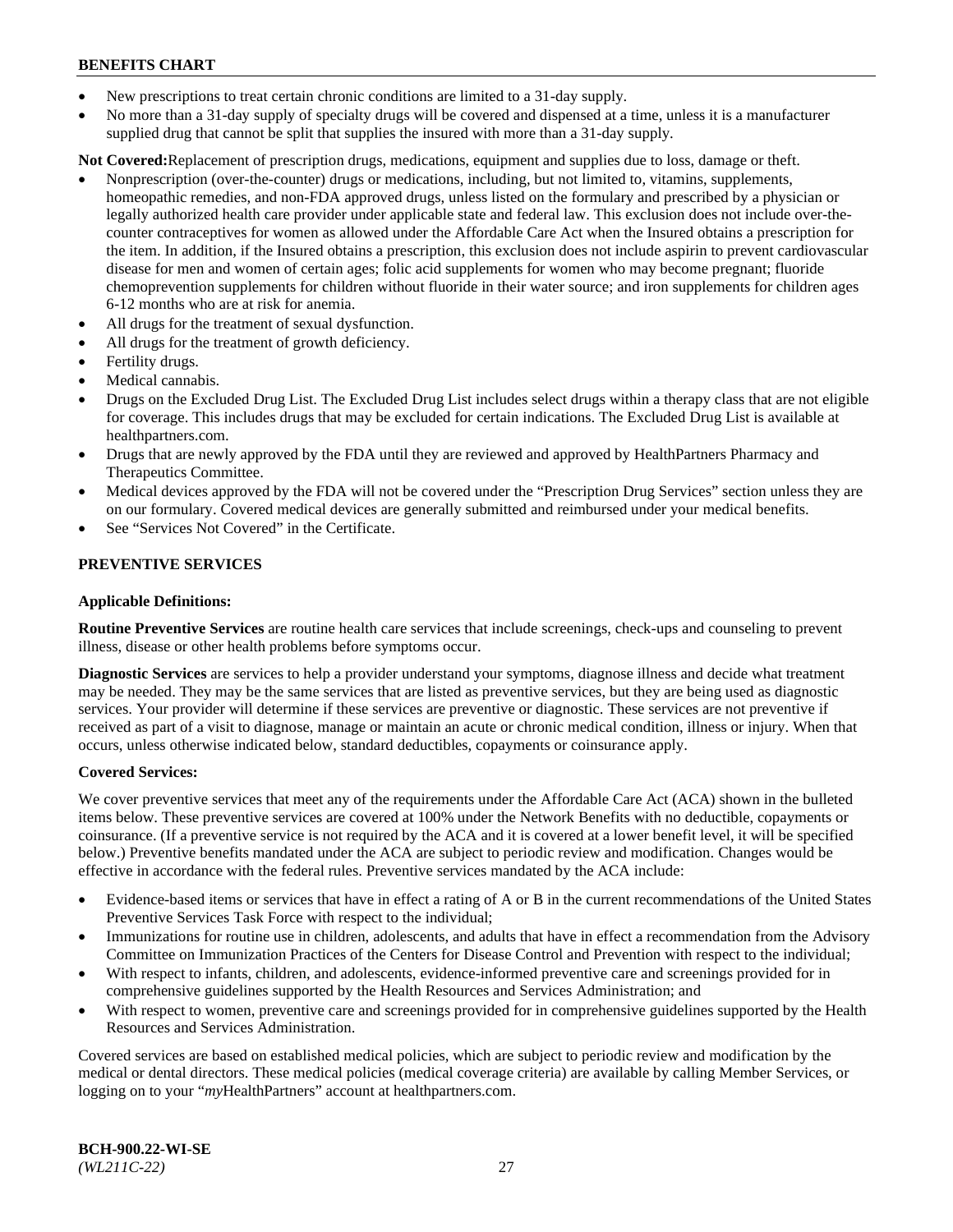## **ACA and state mandated preventive services are covered as follows:**

**Routine health exams and periodic health assessments.** A physician or health care provider will counsel you as to how often health assessments are needed based on age, sex and health status. This includes screening and counseling for tobacco cessation and all FDA approved tobacco cessation medications including over-the-counter drugs (as shown in the Prescription Drug Services section).

| <b>Network Benefits</b>                                     | <b>Non-Network Benefits</b>   |
|-------------------------------------------------------------|-------------------------------|
| 100% of the charges incurred.<br>Deductible does not apply. | 150% of the charges incurred. |

**Child health supervision services.** This includes pediatric preventive services such as newborn screenings, appropriate immunizations, developmental assessments and laboratory services appropriate to the age of the child from birth to 72 months and appropriate immunizations to age 18.

| <b>Network Benefits</b>                                     | <b>Non-Network Benefits</b>  |
|-------------------------------------------------------------|------------------------------|
| 100% of the charges incurred.<br>Deductible does not apply. | 50% of the charges incurred. |

## **Routine prenatal care and exams**

| Network Benefits                                            | <b>Non-Network Benefits</b>   |
|-------------------------------------------------------------|-------------------------------|
| 100% of the charges incurred.<br>Deductible does not apply. | 150% of the charges incurred. |

**Routine postnatal care.** This includes health exams, assessments, education and counseling relating to the period immediately after childbirth.

| <b>Network Benefits</b>                                     | <b>Non-Network Benefits</b>  |
|-------------------------------------------------------------|------------------------------|
| 100% of the charges incurred.<br>Deductible does not apply. | 50% of the charges incurred. |

**Routine screening procedures for cancer.** This includes colorectal screening and other cancer screenings recommended by the USPSTF with an A or B rating. Women's preventive health services below describe additional routine screening procedures for cancer.

| <b>Network Benefits</b>                                     | <b>Non-Network Benefits</b>   |
|-------------------------------------------------------------|-------------------------------|
| 100% of the charges incurred.<br>Deductible does not apply. | 150% of the charges incurred. |

**Professional voluntary family planning services.** This includes services to prevent or delay a pregnancy, including counseling and education. Services must be provided by a licensed provider.

| <b>Network Benefits</b>                                     | <b>Non-Network Benefits</b>  |
|-------------------------------------------------------------|------------------------------|
| 100% of the charges incurred.<br>Deductible does not apply. | 50% of the charges incurred. |

# **Adult immunizations**

| Network Benefits                                            | <b>Non-Network Benefits</b>  |
|-------------------------------------------------------------|------------------------------|
| 100% of the charges incurred.<br>Deductible does not apply. | 50% of the charges incurred. |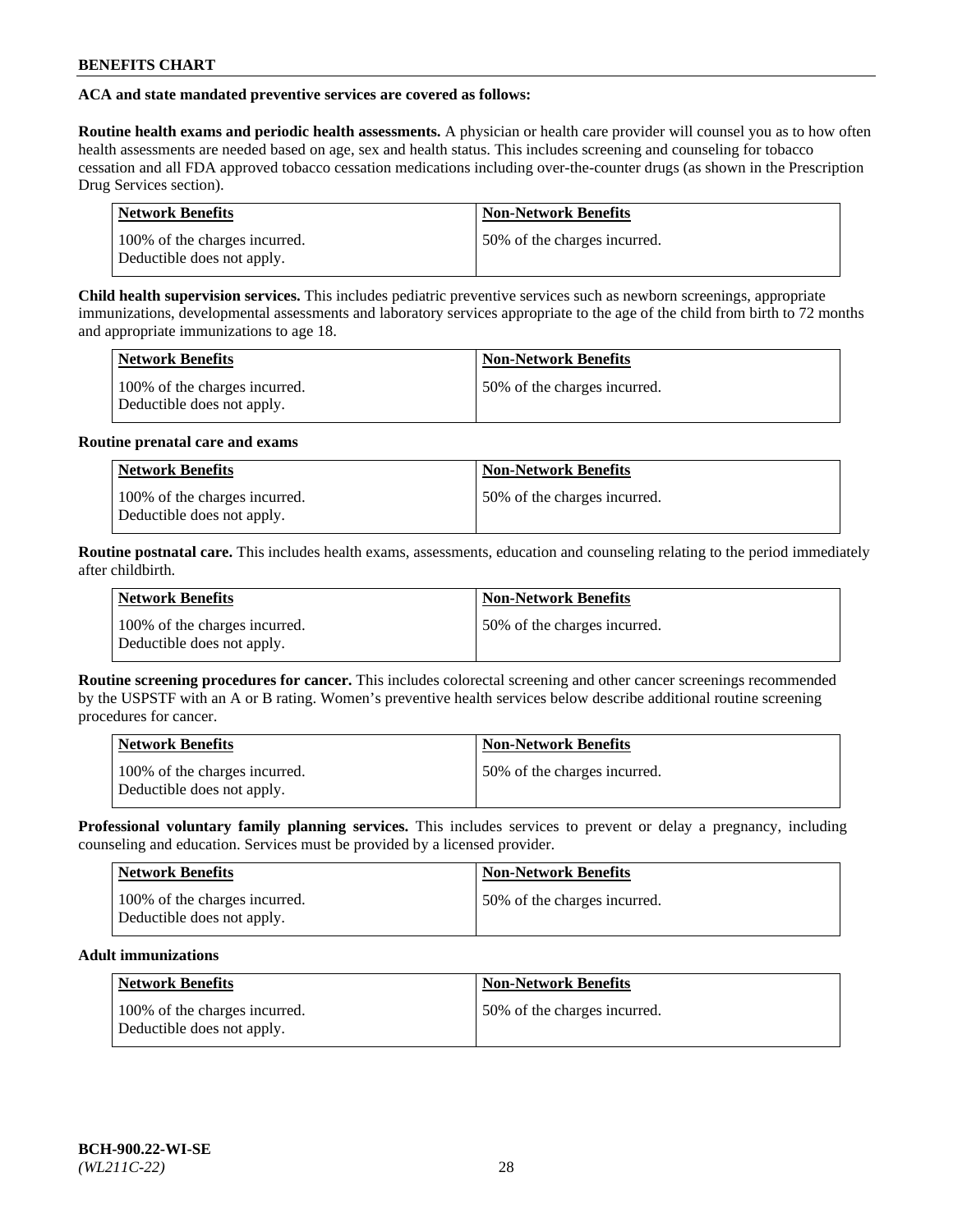**Women's preventive health services.** This includes mammograms, screenings for cervical cancer (pap smears), breast pumps, human papillomavirus (HPV) testing, counseling for sexually transmitted infections, counseling and screening for human immunodeficiency virus (HIV), and all FDA approved contraceptive methods as prescribed by a doctor, sterilization procedures, education and counseling (see the Prescription Drug Services section for coverage of oral contraceptive drugs). We also provide genetic screening for BRCA if someone in your family has the gene or you have a diagnosis of cancer.

The U.S. Preventive Services Task Force (USPSTF) recommends screening mammography, with or without clinical breast examination (CBE), every 1-2 years for women aged 40 and older. For women age 50 and older, we cover an annual mammogram.

| <b>Network Benefits</b>                                     | <b>Non-Network Benefits</b>  |
|-------------------------------------------------------------|------------------------------|
| 100% of the charges incurred.<br>Deductible does not apply. | 50% of the charges incurred. |

**Obesity screening and management.** We cover obesity screening and counseling for all ages during a routine preventive care exam. If you are age 18 or older and have a body mass index of 30 or more, we also cover intensive obesity management to help you lose weight. Your primary care doctor can coordinate these services.

| Network Benefits                                            | <b>Non-Network Benefits</b>  |
|-------------------------------------------------------------|------------------------------|
| 100% of the charges incurred.<br>Deductible does not apply. | 50% of the charges incurred. |

**In addition to any ACA or state mandated preventive services referenced above, we cover the following eligible services:**

#### **Routine eye and hearing exams**

| <b>Network Benefits</b>                                     | <b>Non-Network Benefits</b>  |
|-------------------------------------------------------------|------------------------------|
| 100% of the charges incurred.<br>Deductible does not apply. | 50% of the charges incurred. |

**Ovarian cancer surveillance test for women who are at risk.** "At risk for ovarian cancer" means (1) having a family history that includes any of the following: one or more first-degree or second-degree relatives with ovarian cancer, clusters of female relatives with breast cancer or nonpolyposis colorectal cancer; or (2) testing positive for BRCA1 or BRCA2 mutations. "Surveillance test for ovarian cancer" means annual screening using CA-125 serum tumor marker testing, transvaginal ultrasound, pelvic examination or other proven ovarian screening tests currently being evaluated by the federal Food and Drug Administration or by the National Cancer Institute.

| <b>Network Benefits</b>                               | <b>Non-Network Benefits</b>                           |
|-------------------------------------------------------|-------------------------------------------------------|
| Coverage level is same as corresponding Network       | Coverage level is same as corresponding Non-Network   |
| Benefits, depending on type of service provided, such | Benefits, depending on type of service provided, such |
| as Diagnostic Imaging Services, Laboratory Services   | as Diagnostic Imaging Services, Laboratory Services   |
| or Office Visits for Illness or Injury, or Preventive | or Office Visits for Illness or Injury, or Preventive |
| Services.                                             | Services.                                             |

**Limitations:**Services are not preventive if received as part of a visit to diagnose, manage or maintain an acute or chronic medical condition, illness or injury. When that occurs, unless otherwise indicated above, standard deductibles, copayments or coinsurance apply.

## **Not Covered:**

See "Services Not Covered" in the Certificate.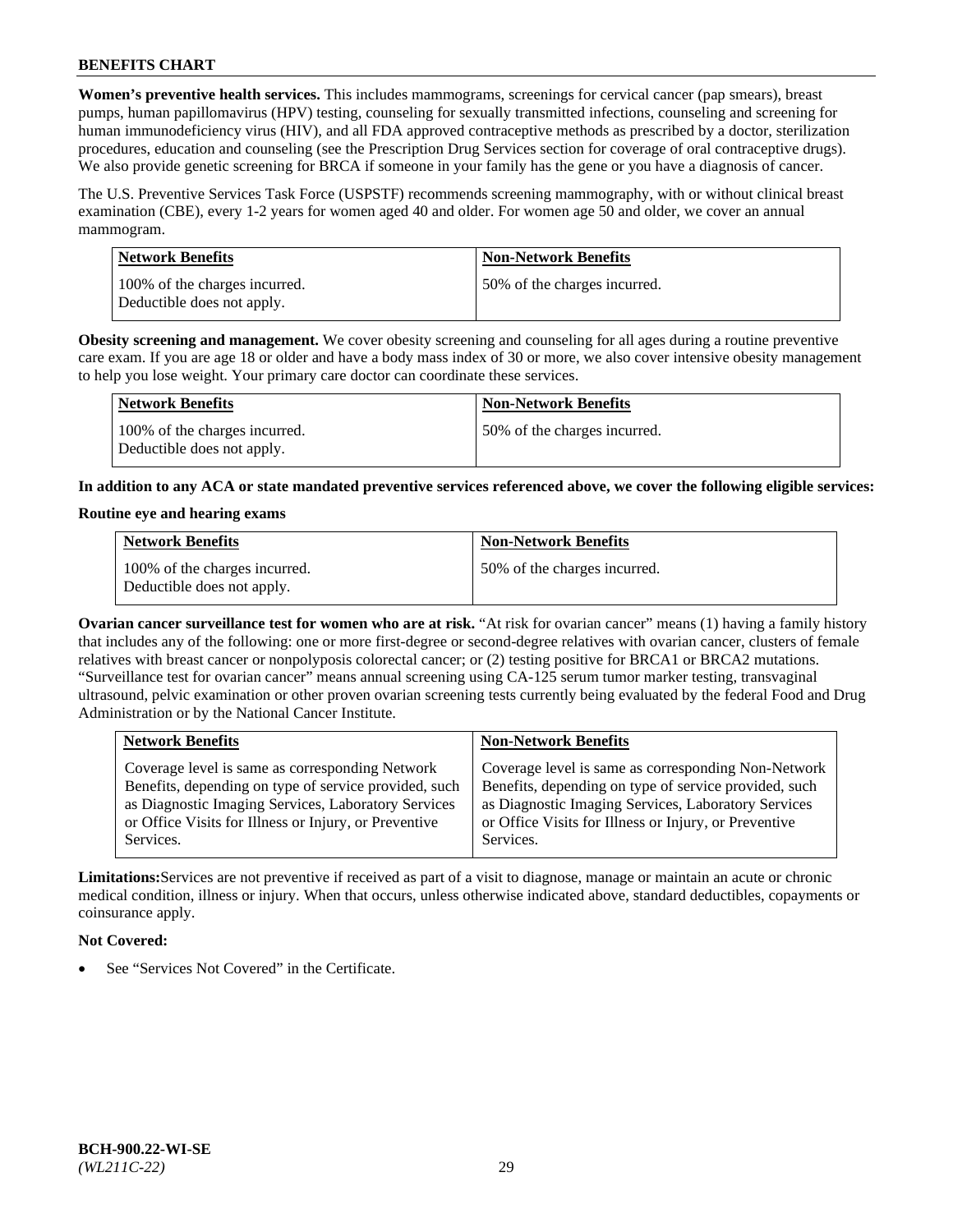# **TELEHEALTH/TELEMEDICINE SERVICES**

#### **Definitions:**

**Telehealth, Telemedicine, or Virtual Care.** This is a means of communication between a health care professional and a patient. This includes the use of secure electronic information, imaging, and communication technologies, including:

- interactive audio or audio-video
- interactive audio with store-and-forward technology
- chat-based and email-based systems
- physician-to-physician consultation
- patient education
- data transmission
- data interpretation
- digital diagnostics (algorithm-enabled diagnostic support)
- digital therapeutics (the use of personal health devices and sensors, either alone or in combination with conventional drug therapies, for disease prevention and management)

#### Services can be delivered:

Synchronously: the patient and health care professional are engaging with one another at the same time; or Asynchronously: the patient and health care professional engage with each other at different points in time.

**Telephone Visits.** Live, synchronous, interactive encounters over the telephone between a patient and a healthcare provider.

**E-visit or chat-based visits.** Asynchronous online or mobile app encounters to discuss a patient's personal health information, vital signs, and other physiologic data or diagnostic images. The healthcare provider reviews and delivers a consultation, diagnosis, prescription or treatment plan after reviewing the patient's visit information.

**Virtuwell®.** This is an online service for you to receive a diagnosis and treatment for certain conditions, such as a cold, flu, ear pain and sinus infections. You may access the Virtuwell website at [virtuwell.com.](https://www.virtuwell.com/)

**Video Visits.** Live, synchronous, interactive encounters using secure web-based video between a patient and a healthcare provider.

#### **Covered Services:**

The Plan covers the following methods of receiving care for services that would be eligible under the Plan if the service were provided in person.

#### **Scheduled telephone visits**

| Network Benefits             | Non-Network Benefits         |
|------------------------------|------------------------------|
| 70% of the charges incurred. | 50% of the charges incurred. |

#### **E-visits**

## **Access to online care through Virtuwell at [virtuwell.com](https://www.virtuwell.com/)**

| <b>Network Benefits</b>                                     | <b>Non-Network Benefits</b> |
|-------------------------------------------------------------|-----------------------------|
| 100% of the charges incurred.<br>Deductible does not apply. | Not applicable.             |

## **All other E-visits**

| Network Benefits             | <b>Non-Network Benefits</b>  |
|------------------------------|------------------------------|
| 70% of the charges incurred. | 50% of the charges incurred. |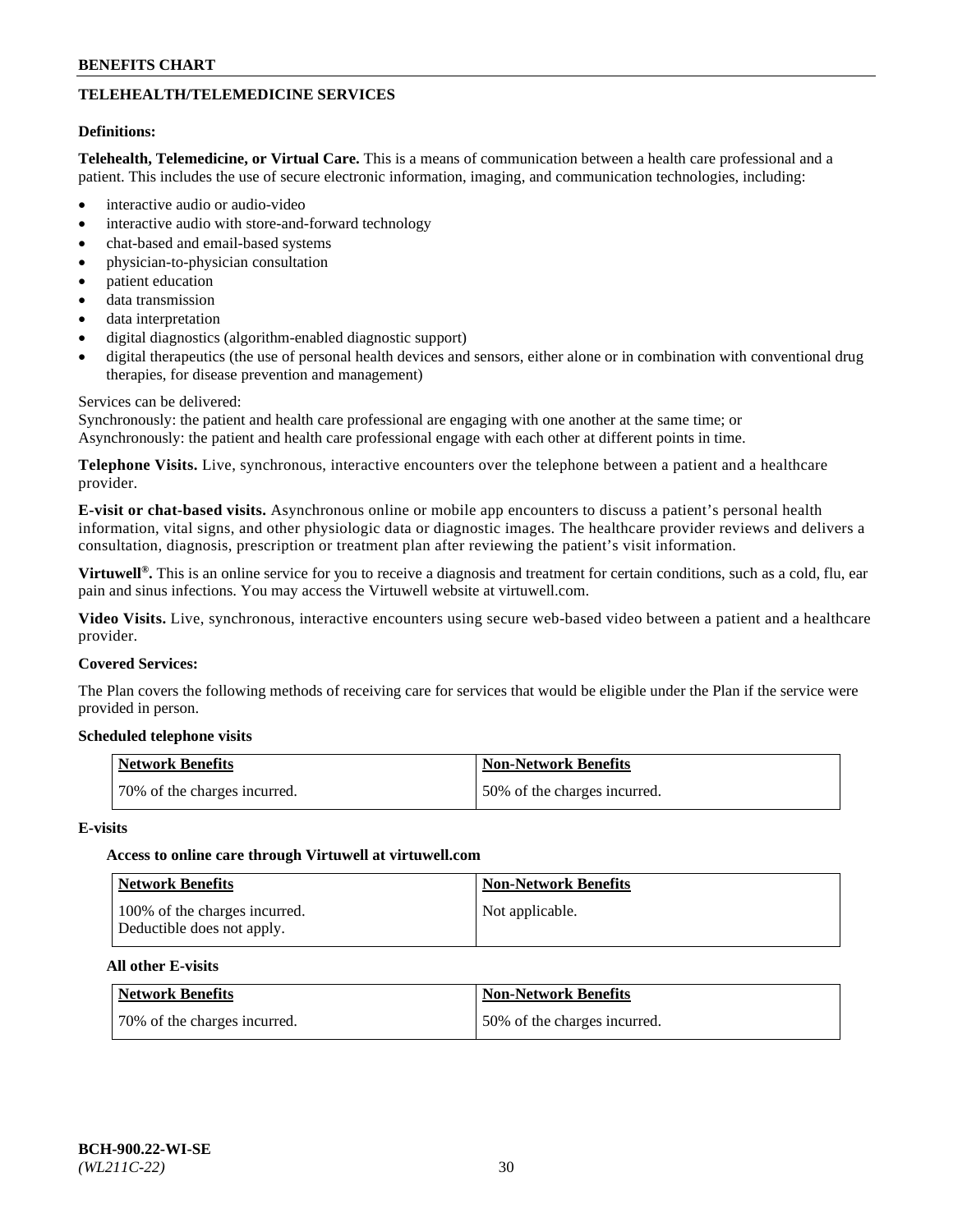## **First three visits**

The first three mental health and substance use disorder treatment visits, urgent care visits, office visits, convenience clinic visits, telephone visits and E-visits (other than Virtuwell) combined in a calendar year are covered at 100%, not subject to the deductible.

Physician services are included; however, charges for day treatment services, group visits, office procedures, laboratory, radiology and other ancillary services are not included and will be subject to the deductible and coinsurance and/or copayment.

#### **Video visits**

| <b>Network Benefits</b>                                      | <b>Non-Network Benefits</b>                            |
|--------------------------------------------------------------|--------------------------------------------------------|
| Coverage level is same as corresponding Network              | Coverage level is same as corresponding Non-           |
| Benefits, depending on type of service provided, such as     | Network Benefits, depending on type of service         |
| Office Visits for Illness or Injury, Inpatient or Outpatient | provided, such as Office Visits for Illness or Injury, |
| <b>Hospital Services.</b>                                    | Inpatient or Outpatient Hospital Services.             |

#### **Not Covered:**

See "Services Not Covered" in the Certificate.

## **TRANSPLANT SERVICES**

#### **Applicable Definitions:**

**Autologous.** This is when the source of cells is from the individual's own marrow or stem cells.

**Allogeneic.** This is when the source of cells is from a related or unrelated donor's marrow or stem cells.

**Allogeneic Bone Marrow Transplant.** This is when the bone marrow is harvested from the related or unrelated donor and stored. The patient undergoes treatment which includes tumor ablation with high-dose chemotherapy and/or radiation. The bone marrow is reinfused (transplanted).

**Autologous Bone Marrow Transplant.** This is when the bone marrow is harvested from the individual and stored. The patient undergoes treatment which includes tumor ablation with high-dose chemotherapy and/or radiation. The bone marrow is reinfused (transplanted).

**Autologous/Allogeneic Stem Cell Support.** This is a treatment process that includes stem cell harvest from either bone marrow or peripheral blood, tumor ablation with high-dose chemotherapy and/or radiation, stem cell reinfusion, and related care. Autologous/allogeneic bone marrow transplantation and high dose chemotherapy with peripheral stem cell rescue/support are considered to be autologous/allogeneic stem cell support.

**Designated Transplant Center.** This is any health care provider, group or association of health care providers designated by us to provide services, supplies or drugs for specified transplants for our Insureds.

**Transplant Services.** This is transplantation (including retransplants) of the human organs or tissue listed below, including all related post-surgical treatment, follow-up care and drugs and multiple transplants for a related cause. Transplant services do not include other organ or tissue transplants or surgical implantation of mechanical devices functioning as a human organ, except surgical implantation of an FDA approved Ventricular Assist Device (VAD) or total artificial heart, functioning as a temporary bridge to heart transplantation.

Prior authorization is required prior to consultation to support coordination of care and benefits.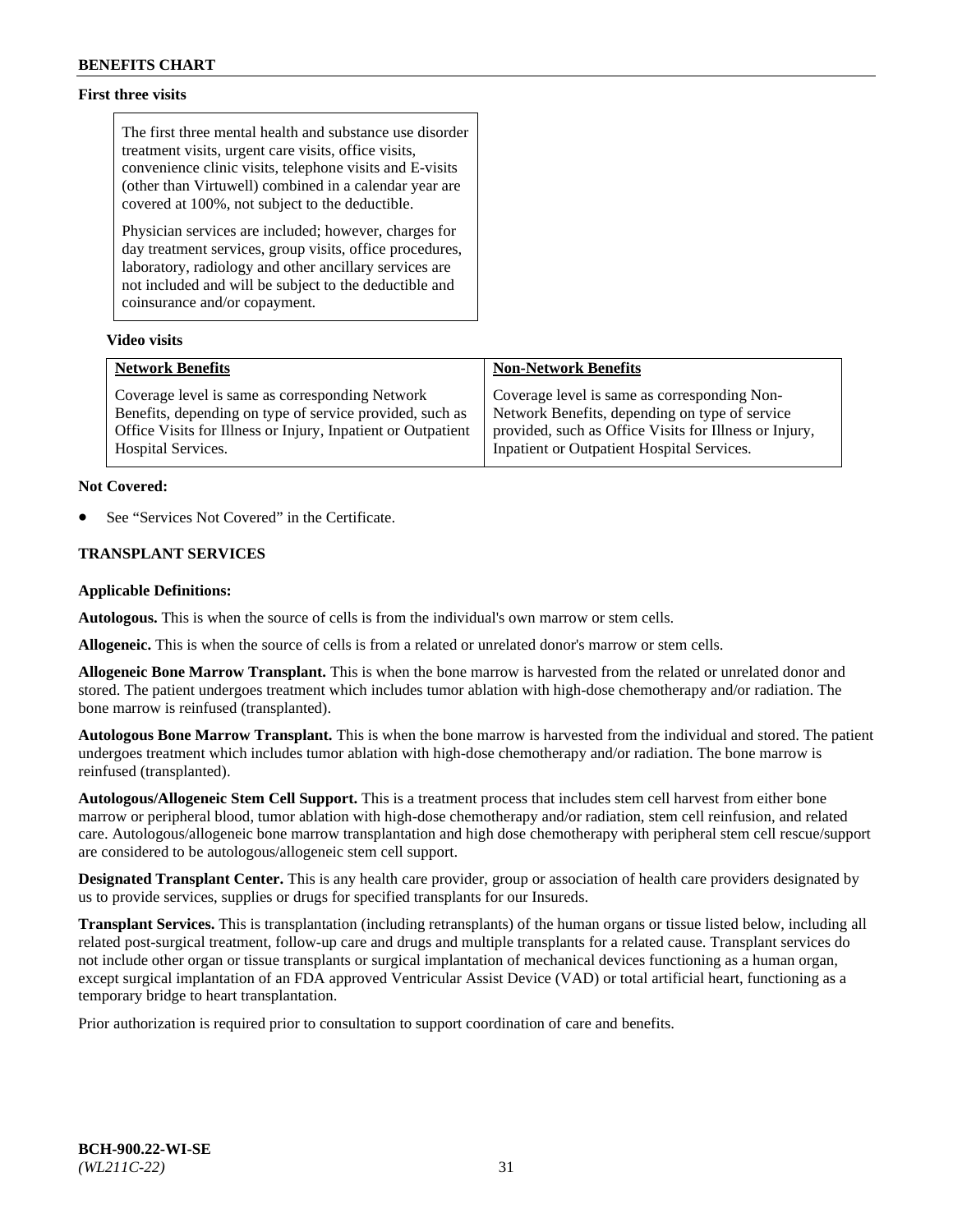## **Covered Services:**

We cover eligible transplant services (as defined above) while you are covered under the Certificate. Transplants that will be considered for coverage are limited to the following:

- Kidney transplants for end-stage disease.
- Cornea transplants for end-stage disease.
- Heart transplants for end-stage disease.
- Lung transplants or heart/lung transplants for: (1) primary pulmonary hypertension; (2) Eisenmenger's syndrome; (3) endstage pulmonary fibrosis; (4) alpha 1 antitrypsin disease; (5) cystic fibrosis; and (6) emphysema.
- Liver transplants for: (1) biliary atresia in children; (2) primary biliary cirrhosis; (3) post-acute viral infection (including hepatitis A, hepatitis B antigen e negative and hepatitis C) causing acute atrophy or post-necrotic cirrhosis; (4) primary sclerosing cholangitis; (5) alcoholic cirrhosis; and (6) hepatocellular carcinoma.
- Allogeneic bone marrow transplants or peripheral stem cell support associated with high dose chemotherapy for: (1) acute myelogenous leukemia; (2) acute lymphocytic leukemia; (3) chronic myelogenous leukemia; (4) severe combined immunodeficiency disease; (5) Wiskott-Aldrich syndrome; (6) aplastic anemia; (7) sickle cell anemia; (8) non-relapsed or relapsed non-Hodgkin's lymphoma; (9) multiple myeloma; and (10) testicular cancer.
- Autologous bone marrow transplants or peripheral stem cell support associated with high-dose chemotherapy for: (1) acute leukemias; (2) non-Hodgkin's lymphoma; (3) Hodgkin's disease; (4) Burkitt's lymphoma; (5) neuroblastoma; (6) multiple myeloma; (7) chronic myelogenous leukemia; and (8) non-relapsed non-Hodgkin's lymphoma.
- Pancreas transplants for simultaneous pancreas-kidney transplants for diabetes, pancreas after kidney, living related segmental simultaneous pancreas kidney transplantation and pancreas transplant alone.

To receive Network Benefits, charges for transplant services must be incurred at a Designated Transplant Center.

The transplant-related treatment provided, including expenses incurred for directly related donor services, shall be subject to and in accordance with the provisions, limitations, maximums and other terms of the Certificate.

Medical and hospital expenses of the donor are covered only when the recipient is an Insured and the transplant and directly related donor expenses have been prior authorized for coverage. Treatment of medical complications that may occur to the donor are not covered. Donors are not considered Insureds, and are therefore not eligible for the rights afforded to Insureds under the Certificate.

The list of eligible transplant services and coverage determinations are based on established medical policies, which are subject to periodic review and modification by the medical director.

| Network Benefits                                 | <b>Non-Network Benefits</b>                          |
|--------------------------------------------------|------------------------------------------------------|
| See Network Inpatient Hospital Services Benefit. | See Non-Network Inpatient Hospital Services Benefit. |

**Kidney disease treatment.** We cover services for kidney disease treatment, including dialysis, transplantation and donor related services. Donor related expenses are covered as described above.

| <b>Network Benefits</b>                               | <b>Non-Network Benefits</b>                           |
|-------------------------------------------------------|-------------------------------------------------------|
| Coverage level is same as corresponding Network       | Coverage level is same as corresponding Non-Network   |
| Benefits, depending on type of service provided, such | Benefits, depending on type of service provided, such |
| as Office Visits for Illness or Injury, Inpatient or  | as Office Visits for Illness or Injury, Inpatient or  |
| <b>Outpatient Hospital Services.</b>                  | <b>Outpatient Hospital Services.</b>                  |